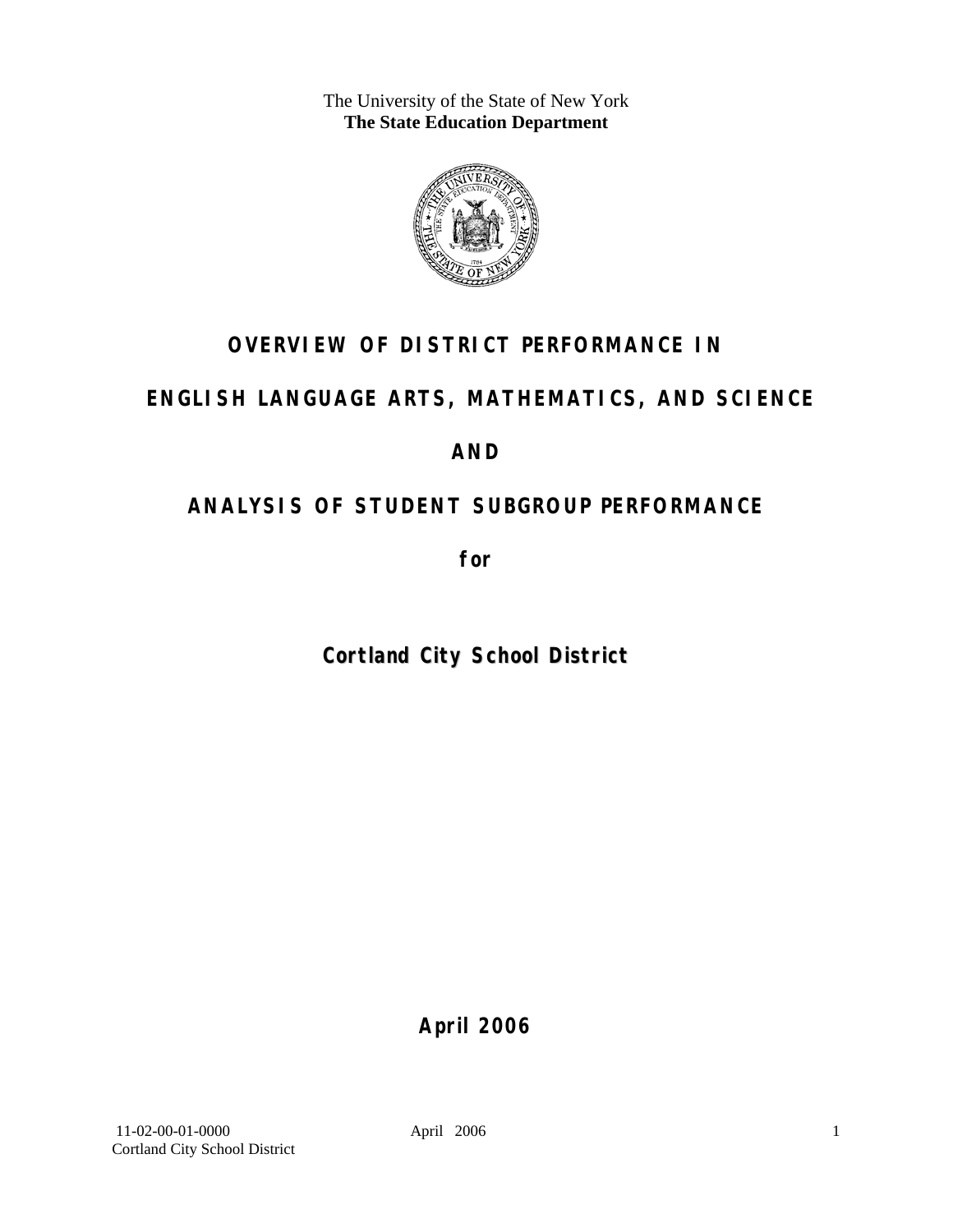### **THE UNIVERSITY OF THE STATE OF NEW YORK**

#### **Regents of The University**

| Hollis                |
|-----------------------|
| New Rochelle          |
|                       |
| <b>North Syracuse</b> |
| New York              |
|                       |
| Buffalo               |
| Hartsdale             |
| Albany                |
| <b>Bronx</b>          |
| <b>Binghamton</b>     |
| Rochester             |
| New York              |
| <b>Brooklyn</b>       |
| <b>Great Neck</b>     |

#### **President of The University and Commissioner of Education**

RICHARD P. MILLS

**Interim Deputy Commissioner for Elementary, Middle, Secondary and Continuing Education**  JEAN STEVENS

#### **Assistant Commissioner for Standards, Assessment and Reporting**  DAVID M. ABRAMS

#### **Coordinator, Information and Reporting Services**

MARTHA P. MUSSER

The State Education Department does not discriminate on the basis of age, color, religion, creed, disability, marital status, veteran status, national origin, race, gender, genetic predisposition or carrier status, or sexual orientation in its educational programs, services and activities. Portions of this publication can be made available in a variety of formats, including braille, large print or audio tape, upon request. Inquiries concerning this policy of nondiscrimination should be directed to the Department's Office for Diversity, Ethics, and Access, Room 530, Education Building, Albany, NY 12234. **Requests for additional copies of this publication may be made by contacting the Publications Sales Desk, Room 309, Education Building, Albany, NY 12234.** 

Please address all correspondence about this report that is not related to data corrections to:

*School Report Card Coordinator Information and Reporting Services Team New York State Education Department Room 863 EBA 89 Washington Avenue Albany, NY 12234*  E-mail: *RPTCARD@mail.nysed.gov*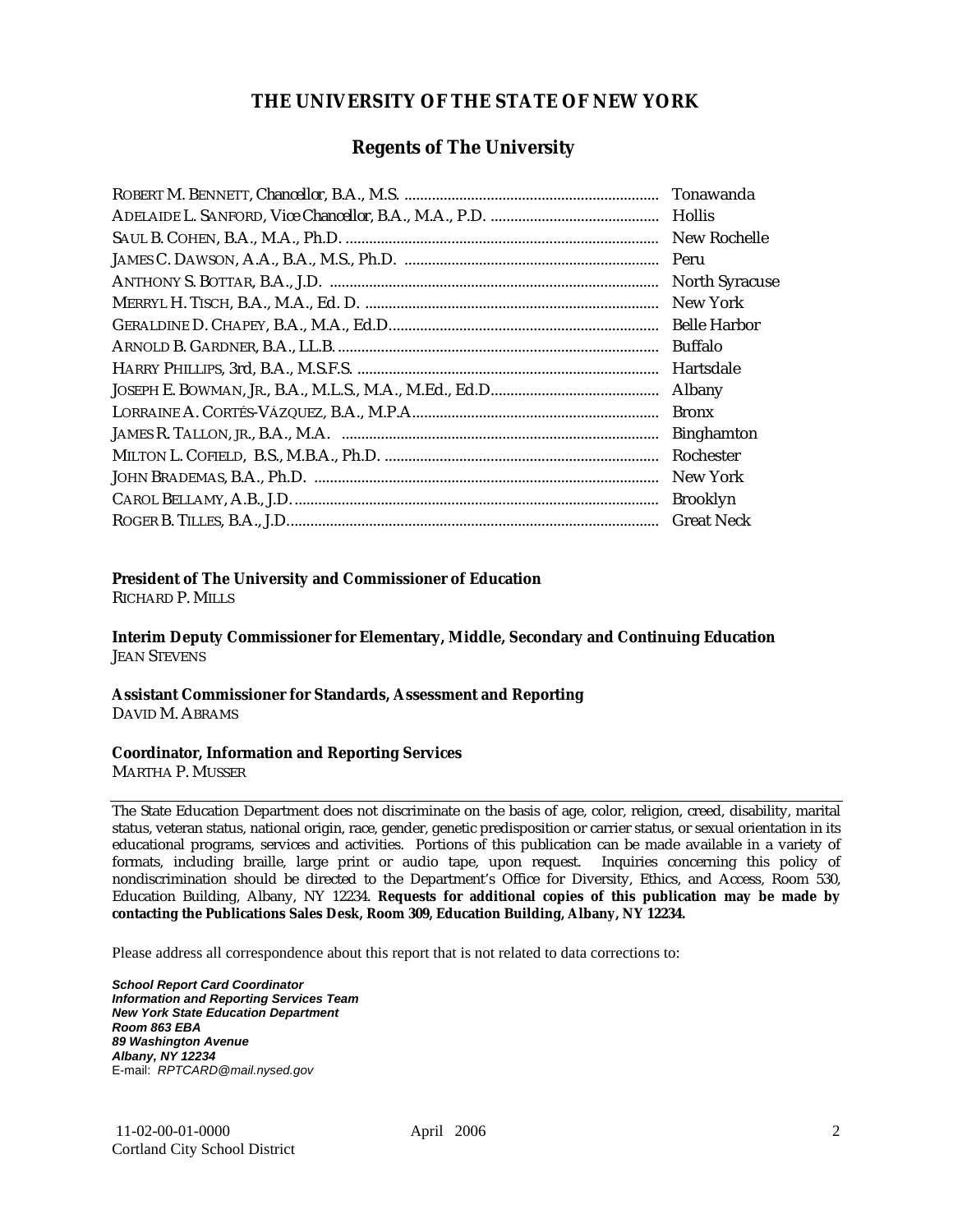The *New York State District Report Card* is an important part of the Board of Regents effort to raise learning standards for all students. It provides information to the public on student performance and other measures of district performance. Knowledge gained from the district report card on a district's strengths and weaknesses can be used to improve instruction and services to students.

The *New York State District Report Card* consists of three parts: the *Overview of District Performance in English Language Arts, Mathematics, and Science and Analysis of Student Subgroup Performance,* the *Comprehensive Information Report,* and the *Accountability Status Report.* The *Overview and Analysis* presents performance data on measures required by the federal No Child Left Behind Act: English, mathematics, science, and graduation rate. Performance data on other State assessments can be found in the *Comprehensive Information Report*. The *Accountability Status Report* provides information as to whether a district is making adequate progress toward enabling all students to achieve proficiency in English and mathematics.

State assessments are designed to help ensure that all students reach high learning standards. They show whether students are getting the foundation knowledge they need to succeed at the elementary, middle, and commencement levels and beyond. The State requires that students who are not making appropriate progress toward the standards receive academic intervention services.

In the *Overview*, performance on the elementary- and middle-level assessments in English language arts, mathematics, and science is reported in terms of mean scores and the percentage of students scoring at each of the four levels. These levels indicate performance on the standards from seriously deficient to advanced proficiency. Regents examination scores are reported in four score ranges. Scores of 65 to 100 are passing; scores of 55 to 64 earn credit toward a local diploma (with the approval of the local board of education). Though each elementary- and middle-level assessment is administered to students in a specific grade, secondary-level assessments are taken by students when they complete the coursework for the core curriculum. Therefore, the performance of students at the secondary level is measured for a student cohort rather than a group of students at a particular grade level. Students are grouped in cohorts according to the year in which they first entered grade 9.

The assessment data in the *Overview and Analysis* are for all tested students in the district, including general-education students and students with disabilities. In the *Overview*, each district's performance is compared with that of all public schools statewide. In the *Analysis*, performance is disaggregated by race/ethnicity, disability status, gender, limited English proficient status, income level, and migrant status.

Explanations of terms referred to or symbols used in this part of the district report card may be found in the glossary on the last page. Further information on the district report card may be found in the guide, *Understanding Your School Report Card: April 2006*, available on the Information and Reporting Services Web site at www.emsc.nysed.gov/irts.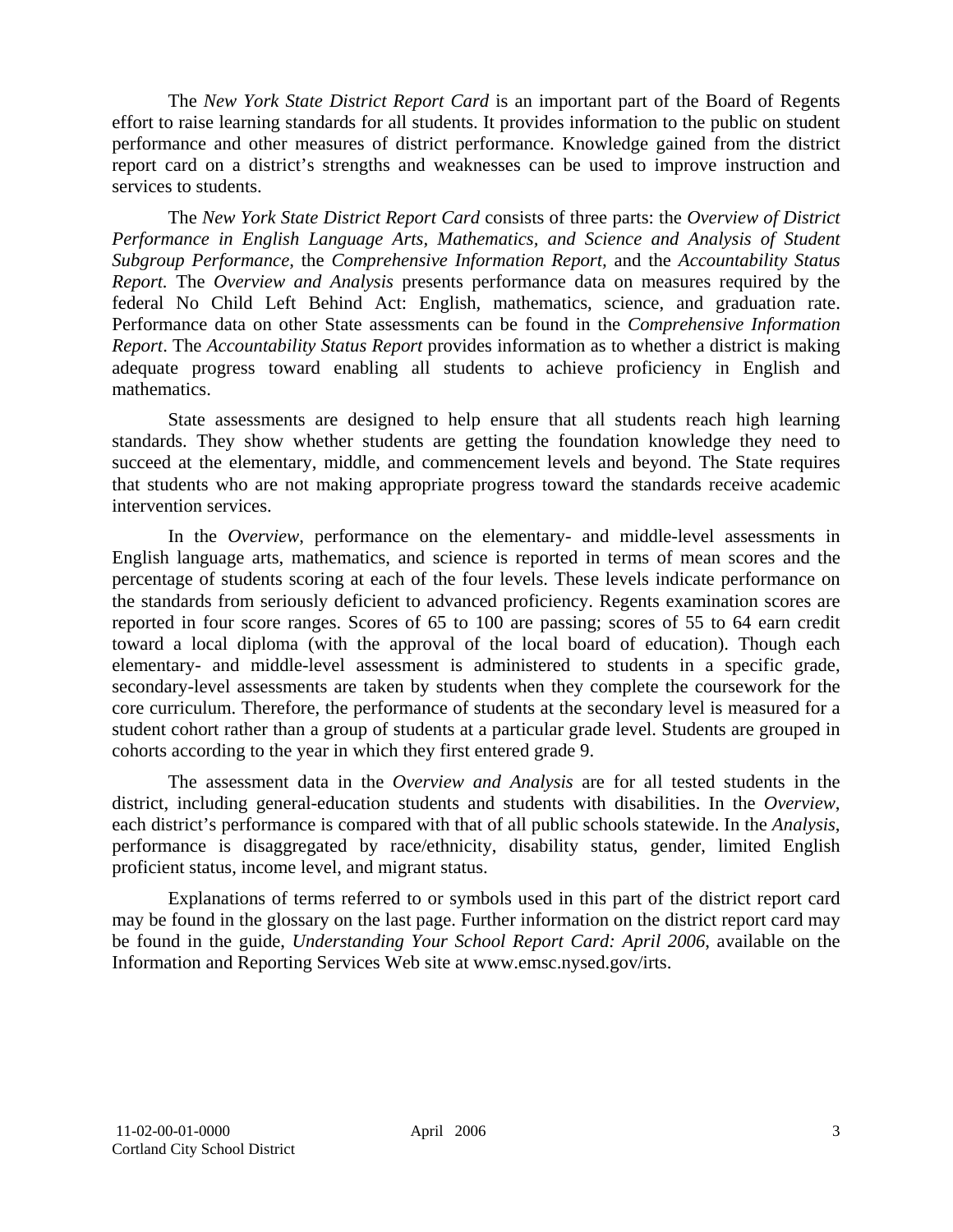# **Overview of District Performance in English Language Arts, Mathematics, and Science**

## **District Profile**

| Superintendent:<br>Fred Thomsen |             | (607) 758-4100<br>Phone:  |
|---------------------------------|-------------|---------------------------|
| Organization                    | Grade Range | <b>Student Enrollment</b> |
| $2004 - 05$                     | NA          | 2833                      |

| 2003-04 District-wide Total Expenditure per Pupil      | \$11.453 |
|--------------------------------------------------------|----------|
| 2003-04 NYS Public Schools Total Expenditure per Pupil | \$13.826 |

### **2004–05 Core Classes Taught by Highly Qualified Teachers\***

| <b>Total Number of</b><br><b>Core Classes</b> | <b>Percent Taught</b><br>by Highly<br>Qualified<br><b>Teachers</b> |
|-----------------------------------------------|--------------------------------------------------------------------|
| 676                                           | 100%                                                               |
| $\cdot$ $\cdot$ $\cdot$                       | .                                                                  |

\*To meet the federal definition of "highly qualified," public school teachers of core academic subjects must have at least a bachelor's degree and be State certified for and demonstrate subject matter competency in the core academic subject(s) they teach.

### **2004–05 Teachers with No Valid Teaching Certificate\***

| <b>Total Number of</b><br><b>Teachers</b> | Percent with No<br><b>Valid Teaching</b><br><b>Certificate</b> |
|-------------------------------------------|----------------------------------------------------------------|
| 239                                       | ሰ%                                                             |

\*Includes teachers with a modified temporary license.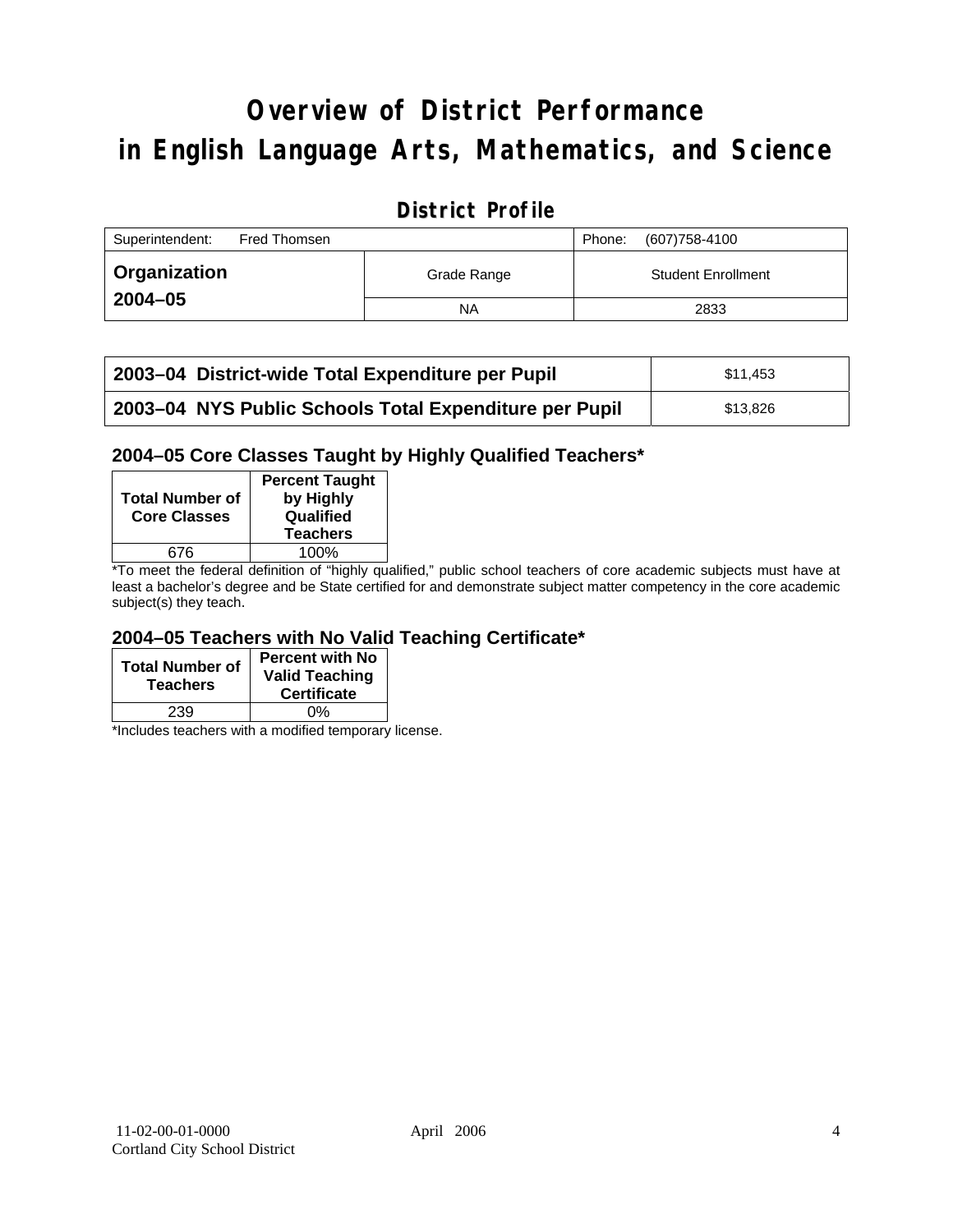English Language Arts



Percentages less than 0.51 will appear as zero because of rounding.

|                                               | <b>Counts of Students</b> |                    |                    |                    |                     |                   |
|-----------------------------------------------|---------------------------|--------------------|--------------------|--------------------|---------------------|-------------------|
| <b>Performance at</b><br><b>This District</b> | Level 1<br>455-602        | Level 2<br>603-644 | Level 3<br>645-691 | Level 4<br>692-800 | <b>Total Tested</b> | <b>Mean Score</b> |
| Feb 2003                                      | 17                        | 51                 | 108                | 38                 | 214                 | 659               |
| <b>Feb 2004</b>                               | 15                        | 69                 | 121                | 24                 | 229                 | 653               |
| Feb 2005                                      |                           | 45                 | 111                | 31                 | 194                 | 663               |

|         | Elementary-Level English Language Arts Levels — Listening, Reading, and Writing Standards                     |  |  |  |  |
|---------|---------------------------------------------------------------------------------------------------------------|--|--|--|--|
| Level 4 | These students <b>exceed the standards</b> and are moving toward high performance on the Regents examination. |  |  |  |  |
| Level 3 | These students meet the standards and, with continued steady growth, should pass the Regents examination.     |  |  |  |  |
| Level 2 | These students need extra help to meet the standards and pass the Regents examination.                        |  |  |  |  |
| Level 1 | These students have serious academic deficiencies.                                                            |  |  |  |  |

**Performance of Limited English Proficient Students Taking the New York State English as a Second Language Achievement Test (NYSESLAT) as the Measure of English Language Arts Achievement**

| Grade 4 | ∟evel ′ | Level 2 | Levels 3 & 4 | <b>Total Tested</b> |
|---------|---------|---------|--------------|---------------------|
| 2005    |         |         |              |                     |

**Performance of Students with Severe Disabilities on the New York State Alternate Assessment (NYSAA) in English** 

| <b>Elementary</b><br>∵Level | AA-Level | AA-Level 2 | AA-Level 3 | AA-Level | <b>Total Tested</b> |
|-----------------------------|----------|------------|------------|----------|---------------------|
| 2004-05                     |          |            |            |          |                     |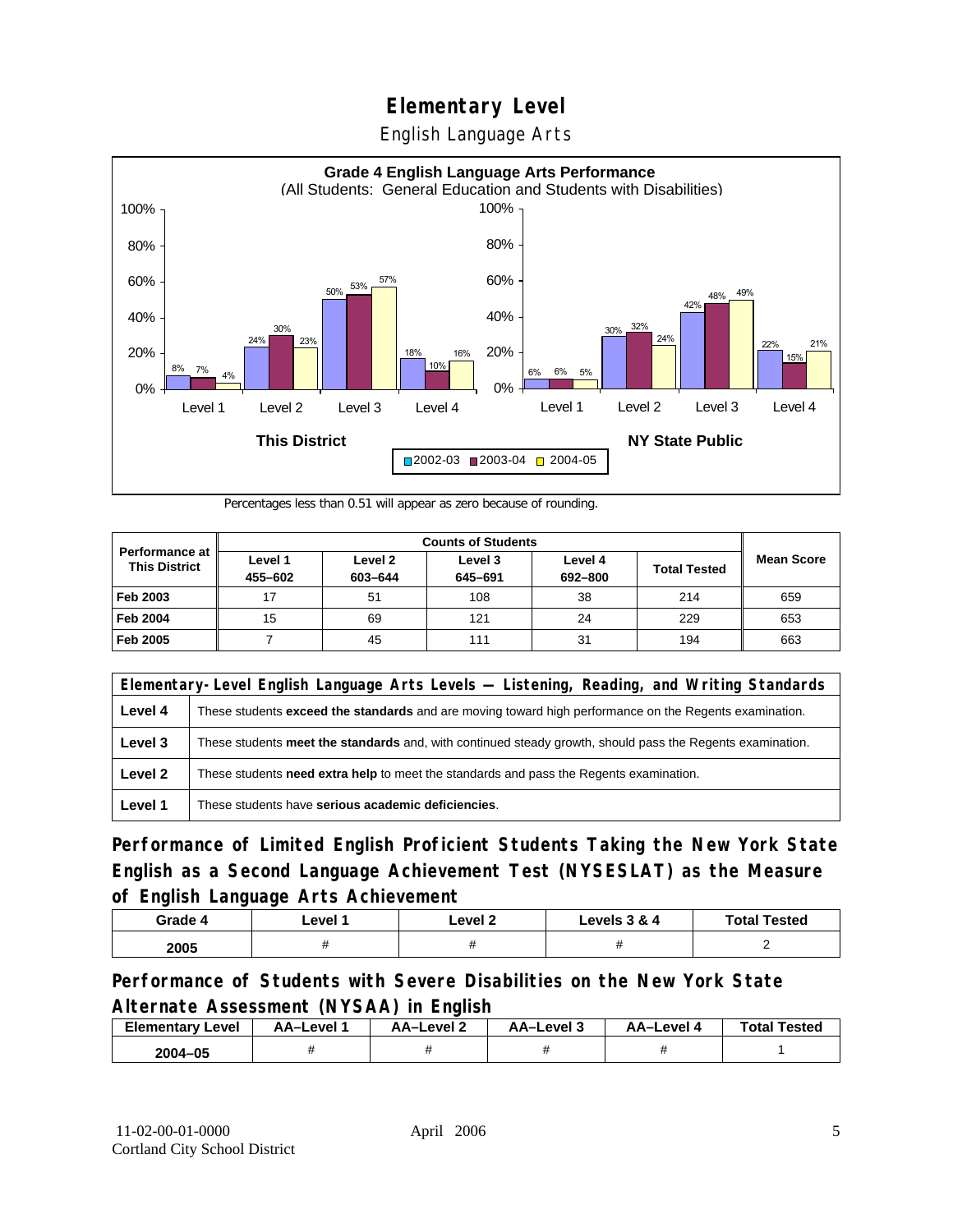### Mathematics



Percentages less than 0.51 will appear as zero because of rounding.

| <b>Counts of Students</b>                     |                    |                    |                    |                    |                     |                   |
|-----------------------------------------------|--------------------|--------------------|--------------------|--------------------|---------------------|-------------------|
| <b>Performance at</b><br><b>This District</b> | Level 1<br>448-601 | Level 2<br>602-636 | Level 3<br>637-677 | Level 4<br>678-810 | <b>Total Tested</b> | <b>Mean Score</b> |
| May 2003                                      | 11                 | 37                 | 112                | 56                 | 216                 | 658               |
| May 2004                                      |                    | 41                 | 127                | 48                 | 221                 | 659               |
| May 2005                                      |                    | 16                 | 119                | 56                 | 193                 | 668               |

| Elementary-Level Mathematics Levels - |                                                                                                           |  |  |  |  |
|---------------------------------------|-----------------------------------------------------------------------------------------------------------|--|--|--|--|
|                                       | Knowledge, Reasoning, and Problem-Solving Standards                                                       |  |  |  |  |
| Level 4                               | These students exceed the standards and are moving toward high performance on the Regents examination.    |  |  |  |  |
| Level 3                               | These students meet the standards and, with continued steady growth, should pass the Regents examination. |  |  |  |  |
| Level 2                               | These students <b>need extra help</b> to meet the standards and pass the Regents examination.             |  |  |  |  |
| Level 1                               | These students have serious academic deficiencies.                                                        |  |  |  |  |

**Performance of Students with Severe Disabilities on the New York State Alternate Assessment (NYSAA) in Mathematics** 

| Elementary<br>Level | AA-Level | <b>AA-Level 2</b> | AA-Level 3 | AA-Level 4 | <b>Total Tested</b> |
|---------------------|----------|-------------------|------------|------------|---------------------|
| 2004-05             |          |                   |            |            |                     |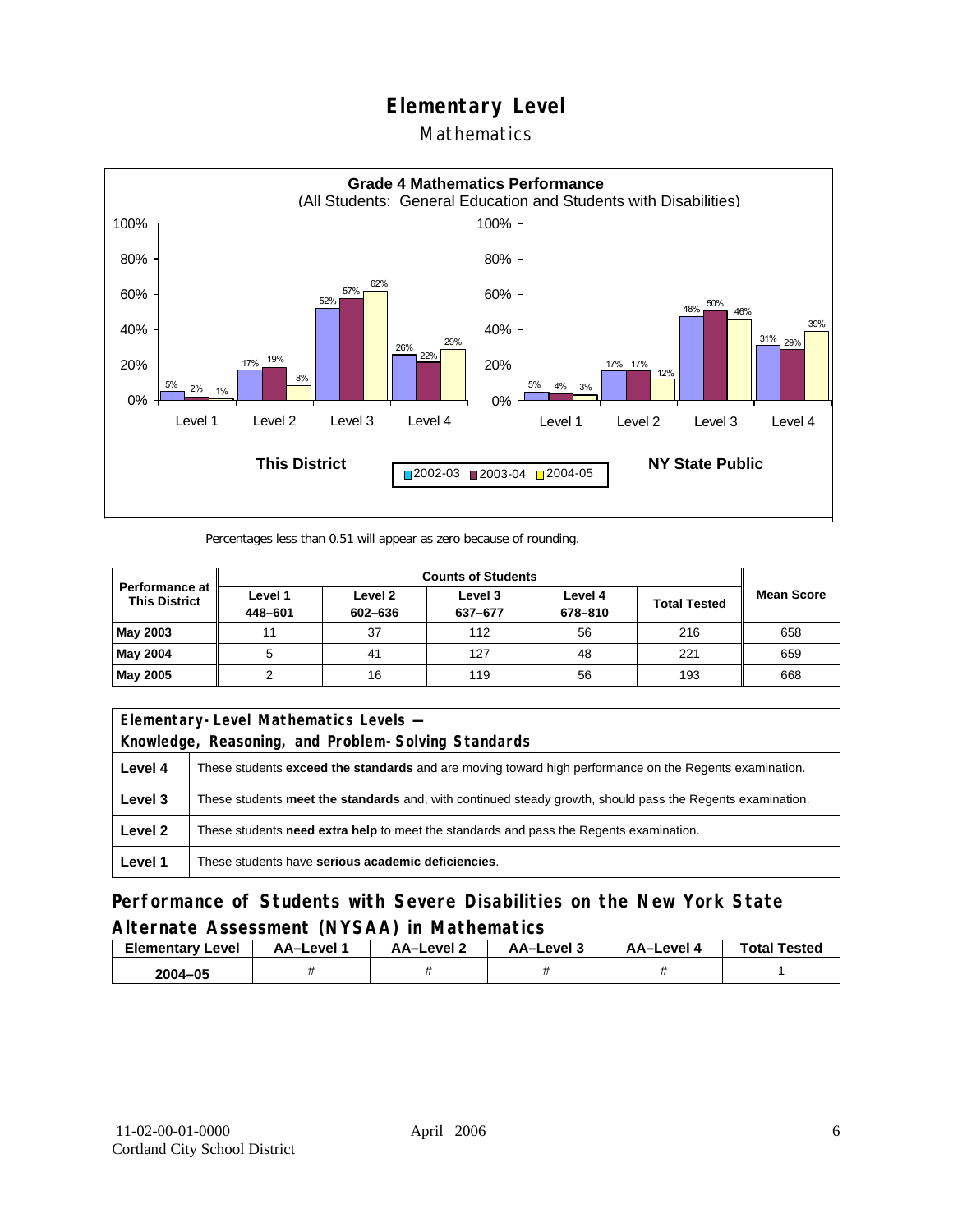#### Science\*



Percentages less than 0.51 will appear as zero because of rounding.

| <b>Performance at</b><br><b>This District</b> | Level 1<br>$0 - 44$ | Level 2<br>$45 - 64$ | Level 3<br>$65 - 84$ | Level 4<br>85-100 | <b>Total Tested</b> | <b>Mean Score</b> |
|-----------------------------------------------|---------------------|----------------------|----------------------|-------------------|---------------------|-------------------|
| <b>May 2004</b>                               |                     | 30                   | 132                  | 58                | 222                 | 76                |
| <b>May 2005</b>                               |                     | 18                   | 87                   | 87                | 192                 | 81                |

| Elementary-Level Science Levels -                   |                                                                                                               |  |  |  |  |
|-----------------------------------------------------|---------------------------------------------------------------------------------------------------------------|--|--|--|--|
| Knowledge, Reasoning, and Problem-Solving Standards |                                                                                                               |  |  |  |  |
| Level 4                                             | These students <b>exceed the standards</b> and are moving toward high performance on the Regents examination. |  |  |  |  |
| Level 3                                             | These students meet the standards and, with continued steady growth, should pass the Regents examination.     |  |  |  |  |
| Level 2                                             | These students <b>need extra help</b> to meet the standards and pass the Regents examination.                 |  |  |  |  |
| Level 1                                             | These students have serious academic deficiencies.                                                            |  |  |  |  |

### **Performance of Students with Severe Disabilities on the New York State Alternate Assessment (NYSAA) in Science**

| Elementary<br>Level | AA-Level " | AA-Level 2 | AA-Level 3 | AA-Level 4 | <b>Total Tested</b> |
|---------------------|------------|------------|------------|------------|---------------------|
| 2004-05             |            |            |            |            |                     |

\*Only two years of data are shown because a new assessment in elementary-level science was administered for the first time in 2003–04.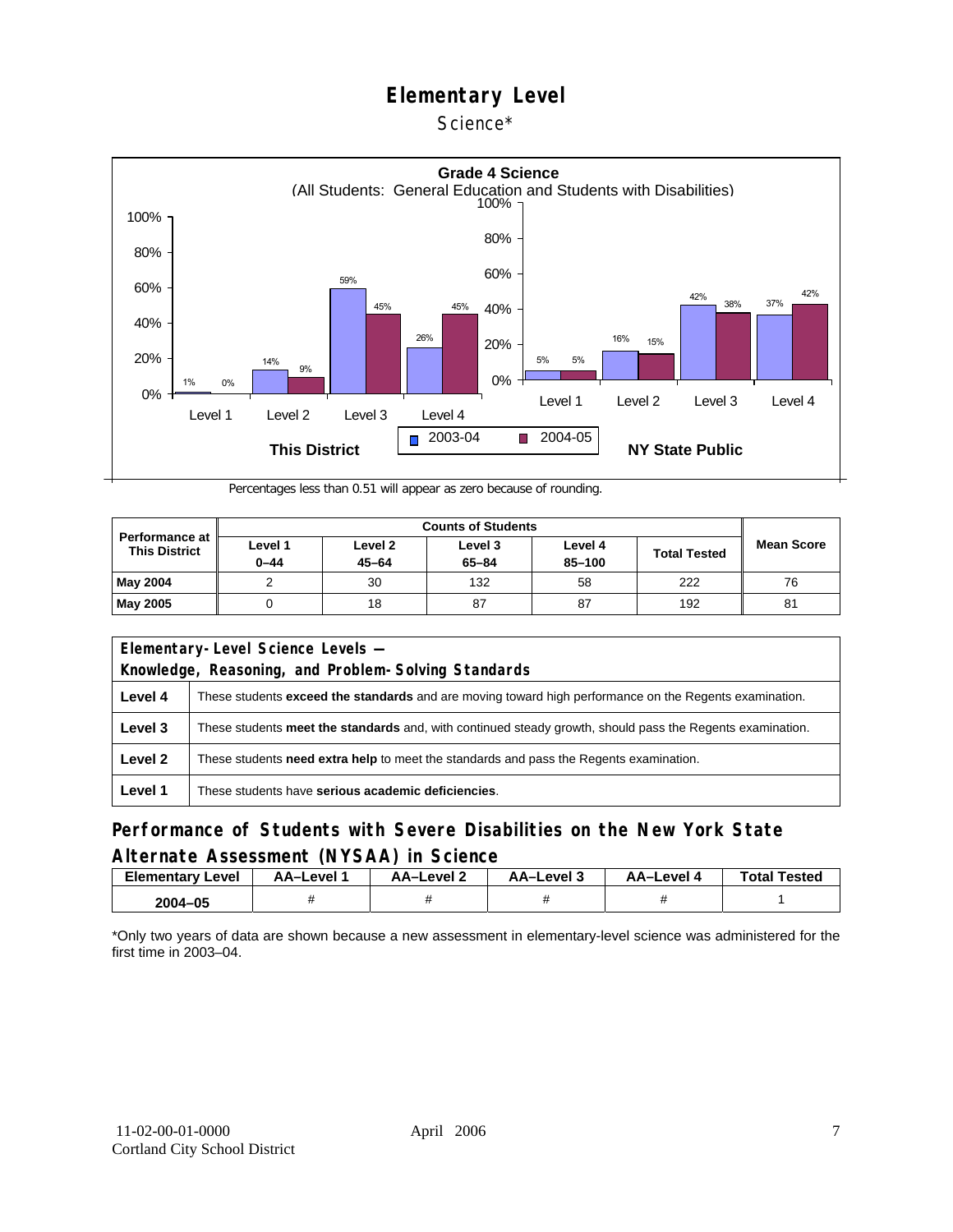## **Middle Level**  English Language Arts



Percentages less than 0.51 will appear as zero because of rounding.

| <b>Performance at</b><br><b>This District</b> | Level 1<br>527-657 | Level 2<br>658-696 | Level 3<br>697-736 | Level 4<br>737-830 | <b>Total Tested</b> | <b>Mean Score</b> |
|-----------------------------------------------|--------------------|--------------------|--------------------|--------------------|---------------------|-------------------|
| January 2003                                  | 18                 | 116                |                    | 22                 | 233                 | 695               |
| January 2004                                  | 12                 | 108                | 80                 | 35                 | 235                 | 703               |
| January 2005                                  | 11                 | 108                | 97                 | 23                 | 239                 | 700               |

|         | Middle-Level English Language Arts Levels — Listening, Reading, and Writing Standards                     |  |  |  |  |
|---------|-----------------------------------------------------------------------------------------------------------|--|--|--|--|
| Level 4 | These students exceed the standards and are moving toward high performance on the Regents examination.    |  |  |  |  |
| Level 3 | These students meet the standards and, with continued steady growth, should pass the Regents examination. |  |  |  |  |
| Level 2 | These students need extra help to meet the standards and pass the Regents examination.                    |  |  |  |  |
| Level 1 | These students have serious academic deficiencies.                                                        |  |  |  |  |

**Performance of Limited English Proficient Students Taking the New York State English as a Second Language Achievement Test (NYSESLAT) as the Measure of English Language Arts Achievement**

| Grade 8 | ∟evel 1 | Level 2 | Levels 3 & 4 | <b>Total Tested</b> |
|---------|---------|---------|--------------|---------------------|
| 2005    |         |         |              |                     |

**Performance of Students with Severe Disabilities on the New York State Alternate Assessment (NYSAA) in English** 

| <b>Middle Level</b> | AA–Level | <b>AA-Level 2</b> | AA-Level 3 | AA-Level 4 | <b>Total Tested</b> |
|---------------------|----------|-------------------|------------|------------|---------------------|
| 2004-05             |          |                   |            |            |                     |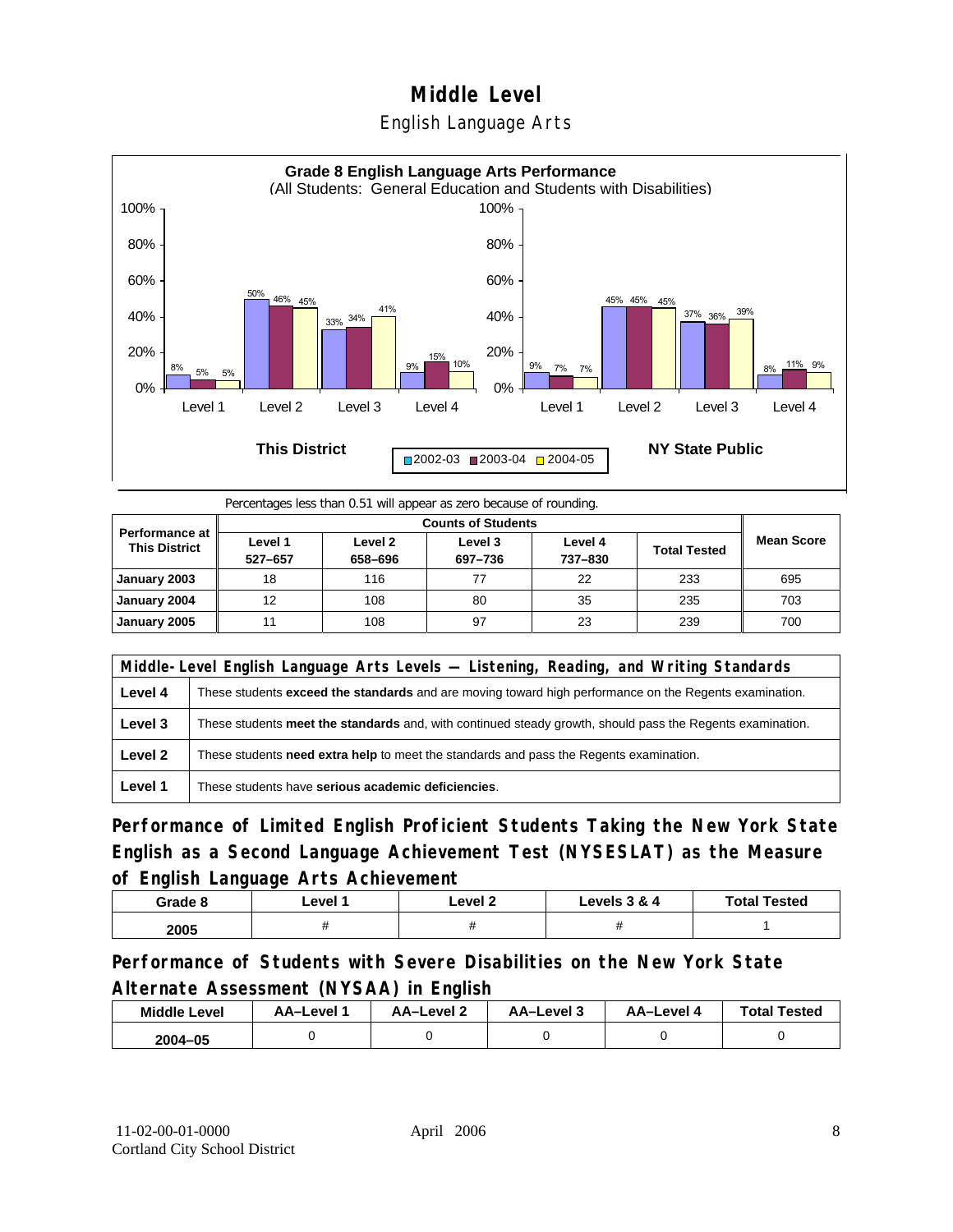#### **Mathematics**



Percentages less than 0.51 will appear as zero because of rounding.

|                                               |                    | <b>Counts of Students</b> |                    |                    |                     |                   |  |  |  |
|-----------------------------------------------|--------------------|---------------------------|--------------------|--------------------|---------------------|-------------------|--|--|--|
| <b>Performance at</b><br><b>This District</b> | Level 1<br>517-680 | Level 2<br>681-715        | Level 3<br>716-759 | Level 4<br>760-882 | <b>Total Tested</b> | <b>Mean Score</b> |  |  |  |
| May 2003                                      | 24                 | 73                        | 121                | 14                 | 232                 | 718               |  |  |  |
| May 2004                                      | 18                 | 69                        | 136                | 14                 | 237                 | 721               |  |  |  |
| May 2005                                      | 18                 | 66                        | 137                | 14                 | 235                 | 724               |  |  |  |

|         | Middle-Level Mathematics Levels — Knowledge, Reasoning, and Problem-Solving Standards                     |  |  |  |  |
|---------|-----------------------------------------------------------------------------------------------------------|--|--|--|--|
| Level 4 | These students exceed the standards and are moving toward high performance on the Regents examination.    |  |  |  |  |
| Level 3 | These students meet the standards and, with continued steady growth, should pass the Regents examination. |  |  |  |  |
| Level 2 | These students need extra help to meet the standards and pass the Regents examination.                    |  |  |  |  |
| Level 1 | These students have serious academic deficiencies.                                                        |  |  |  |  |

### **Performance of Students with Severe Disabilities on the New York State Alternate Assessment (NYSAA) in Mathematics**

| <b>Middle Level</b> | AA-Level | <b>AA-Level 2</b> | AA–Level 3 | AA–Level 4 | <b>Total Tested</b> |
|---------------------|----------|-------------------|------------|------------|---------------------|
| 2004-05             |          |                   |            |            |                     |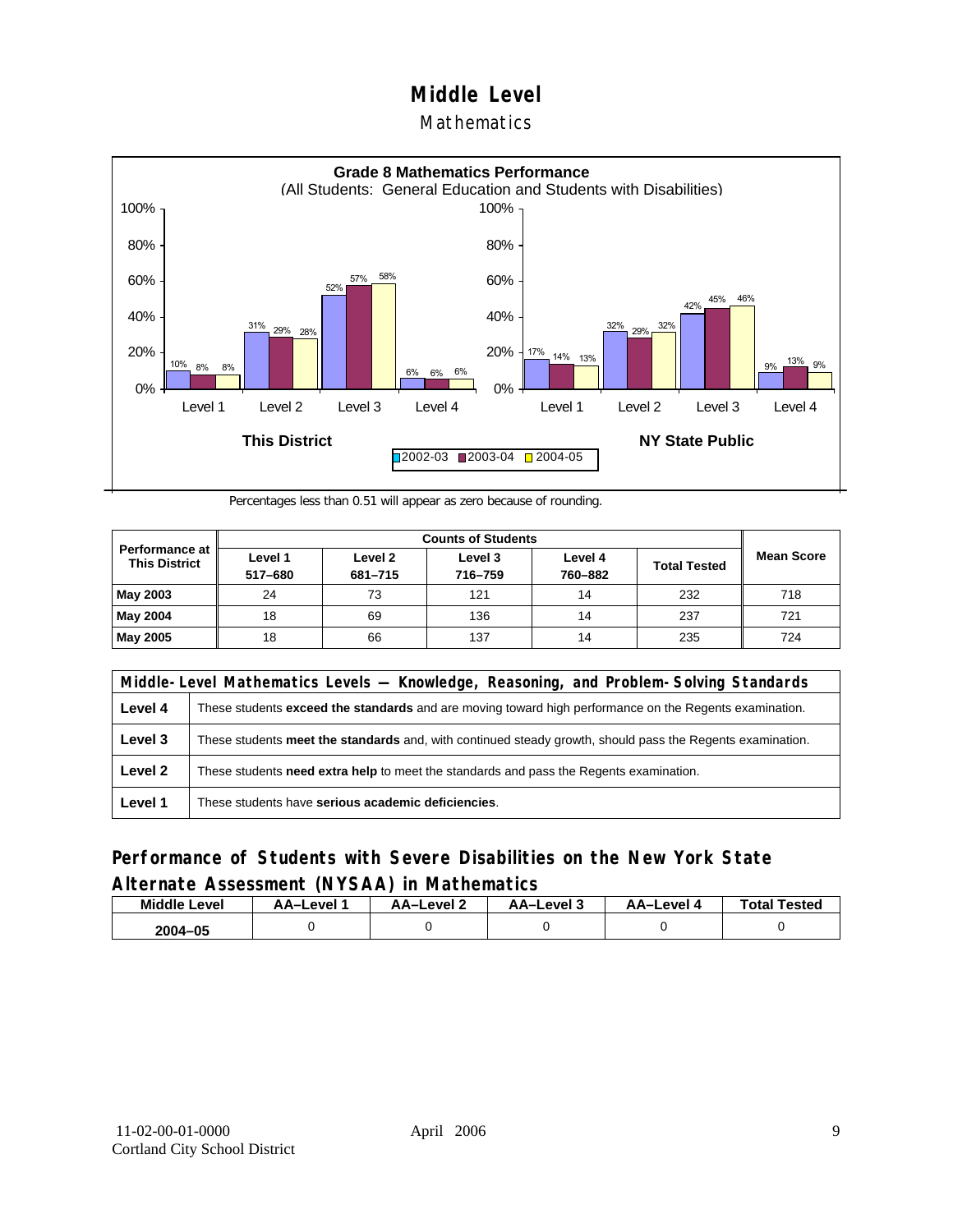#### **Science**



#### Percentages less than 0.51 will appear as zero because of rounding.

| <b>Performance at This District</b> |                             |         | <b>Mean Score</b> |         |         |                     |    |
|-------------------------------------|-----------------------------|---------|-------------------|---------|---------|---------------------|----|
|                                     |                             | Level 1 | Level 2           | Level 3 | Level 4 | <b>Total Tested</b> |    |
| January/                            | <b>Middle-Level Science</b> |         | 14                | 90      | 120     | 225                 | 83 |
| June 2003                           | <b>Regents Science</b>      |         |                   |         |         |                     |    |
| January/                            | <b>Middle-Level Science</b> |         | 12                | 91      | 123     | 230                 | 82 |
| <b>June 2004</b>                    | <b>Regents Science</b>      |         |                   |         |         |                     |    |
| January/                            | <b>Middle-Level Science</b> |         | 21                | 86      | 122     | 231                 | 83 |
| June 2005                           | <b>Regents Science</b>      |         |                   |         |         |                     |    |

|         | Middle-Level Science Levels — Knowledge, Reasoning, and Problem-Solving Standards*                                                                                                             |  |  |  |  |
|---------|------------------------------------------------------------------------------------------------------------------------------------------------------------------------------------------------|--|--|--|--|
| Level 4 | These students exceed the standards on the middle-level science test and are moving toward high performance<br>on the Regents examinations or score 85-100 on a Regents science examination.   |  |  |  |  |
| Level 3 | These students meet the standards on the middle-level science test and, with continued steady growth, should<br>pass the Regents examinations or score 65–84 on a Regents science examination. |  |  |  |  |
| Level 2 | These students need extra help to meet the standards for middle-level science and to pass the Regents<br>examinations or score 55-64 on a Regents science examination.                         |  |  |  |  |
| Level 1 | These students have serious academic deficiencies as evidenced in the middle-level science test or score 0–54<br>on a Regents science examination.                                             |  |  |  |  |

\*Students may demonstrate proficiency in middle-level science by scoring at Level 3 or above on the middle-level science test or by scoring 65 or above on a Regents examination in science.

#### **Performance of Students with Severe Disabilities on the New York State Alternate Assessment (NYSAA) in Science**

| <b>Middle L</b><br>_evel | <b>\A–Level</b> | AA-Level 2 | AA-Level 3 | AA-Level 4 | Total<br>Tested |
|--------------------------|-----------------|------------|------------|------------|-----------------|
| 2004-05                  |                 |            |            |            |                 |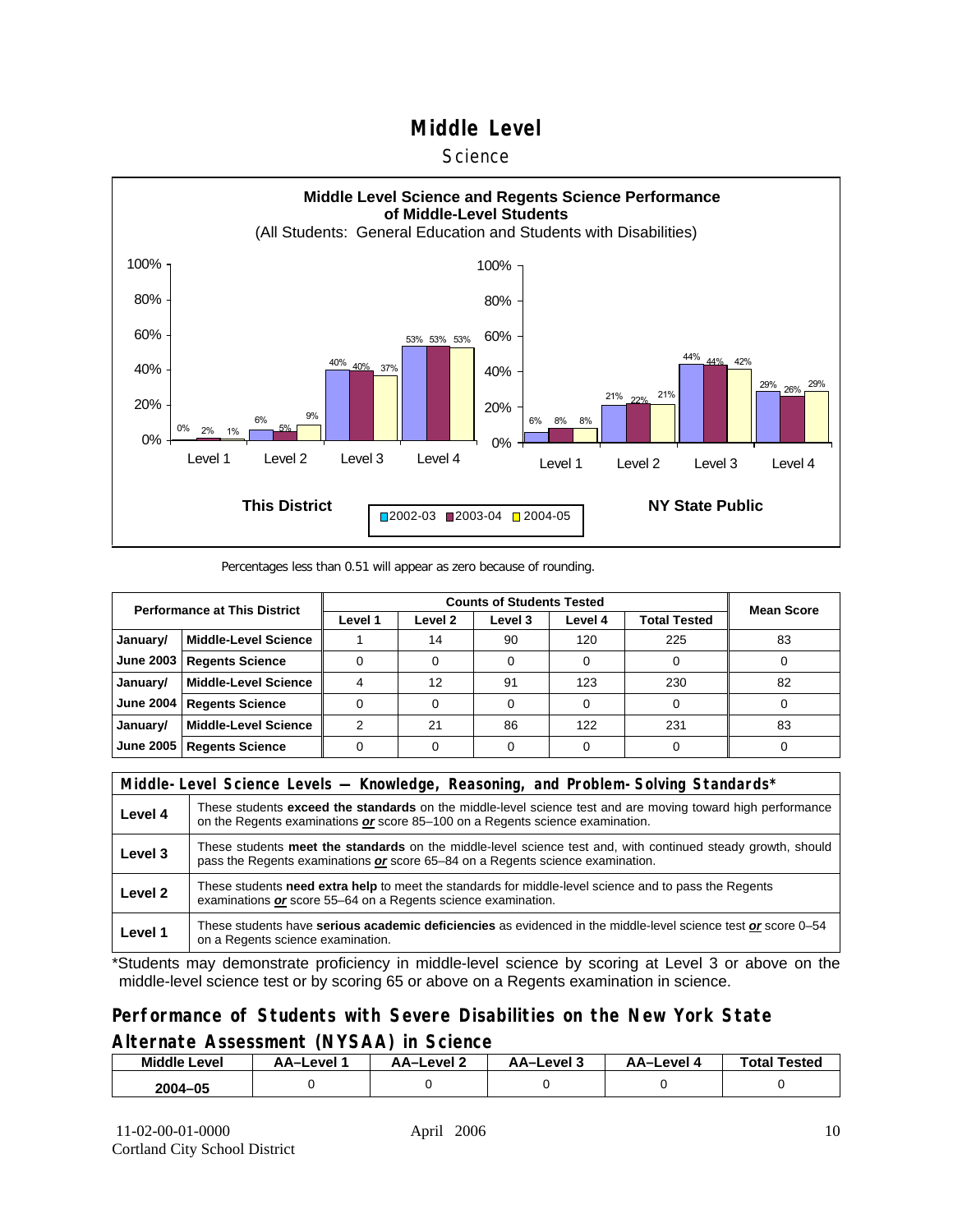## **High School English Achievement after Four Years of Instruction**

 The graphs and tables below present performance of the 1999, 2000, and 2001 district accountability cohort members, four years after entering grade 9, in meeting the graduation assessment requirement in English. In the graph, students passing approved alternatives to this examination are counted as scoring in the 65 to 84 range. RCT results are not included in the graph. The data in these tables and charts show the performance of the cohorts as of June  $30<sup>th</sup>$  of the fourth year after first entering grade 9.



Percentages less than 0.51 will appear as zero because of rounding.

|             | English Graduation Requirement Achievement after Four Years of High School* |                                          |                                           |                                           |                                            |                                       |  |  |  |  |  |  |
|-------------|-----------------------------------------------------------------------------|------------------------------------------|-------------------------------------------|-------------------------------------------|--------------------------------------------|---------------------------------------|--|--|--|--|--|--|
|             | <b>Cohort Members</b><br><b>All Students</b>                                | <b>Highest Score</b><br>Between 0 and 54 | <b>Highest Score</b><br>Between 55 and 64 | <b>Highest Score</b><br>Between 65 and 84 | <b>Highest Score</b><br>Between 85 and 100 | Approved<br><b>Alternative Credit</b> |  |  |  |  |  |  |
| 1999 Cohort | 176                                                                         |                                          |                                           | 67                                        | 69                                         |                                       |  |  |  |  |  |  |
| 2000 Cohort | 168                                                                         |                                          |                                           | 83                                        | 55                                         |                                       |  |  |  |  |  |  |
| 2001 Cohort | 172                                                                         |                                          |                                           | 73                                        | 67                                         |                                       |  |  |  |  |  |  |

<sup>\*</sup>Assessments used to determine counts in this table include the Regents examination in comprehensive English, the component retest in English, and approved alternatives.

| Performance of Students Who Took the Regents<br><b>Competency Tests in Reading and Writing to</b><br>Meet the Graduation Requirement* |                        |                                                |  |  |  |  |  |  |  |
|---------------------------------------------------------------------------------------------------------------------------------------|------------------------|------------------------------------------------|--|--|--|--|--|--|--|
|                                                                                                                                       | <b>Passed the RCTs</b> | <b>Failed RCT in Reading</b><br>and/or Writing |  |  |  |  |  |  |  |
| 1999 Cohort                                                                                                                           |                        |                                                |  |  |  |  |  |  |  |
| 2000 Cohort                                                                                                                           |                        |                                                |  |  |  |  |  |  |  |
| 2001 Cohort                                                                                                                           |                        |                                                |  |  |  |  |  |  |  |

\*Includes only students eligible for the safety net who did not score 55 or higher on the Regents examination or an approved alternative.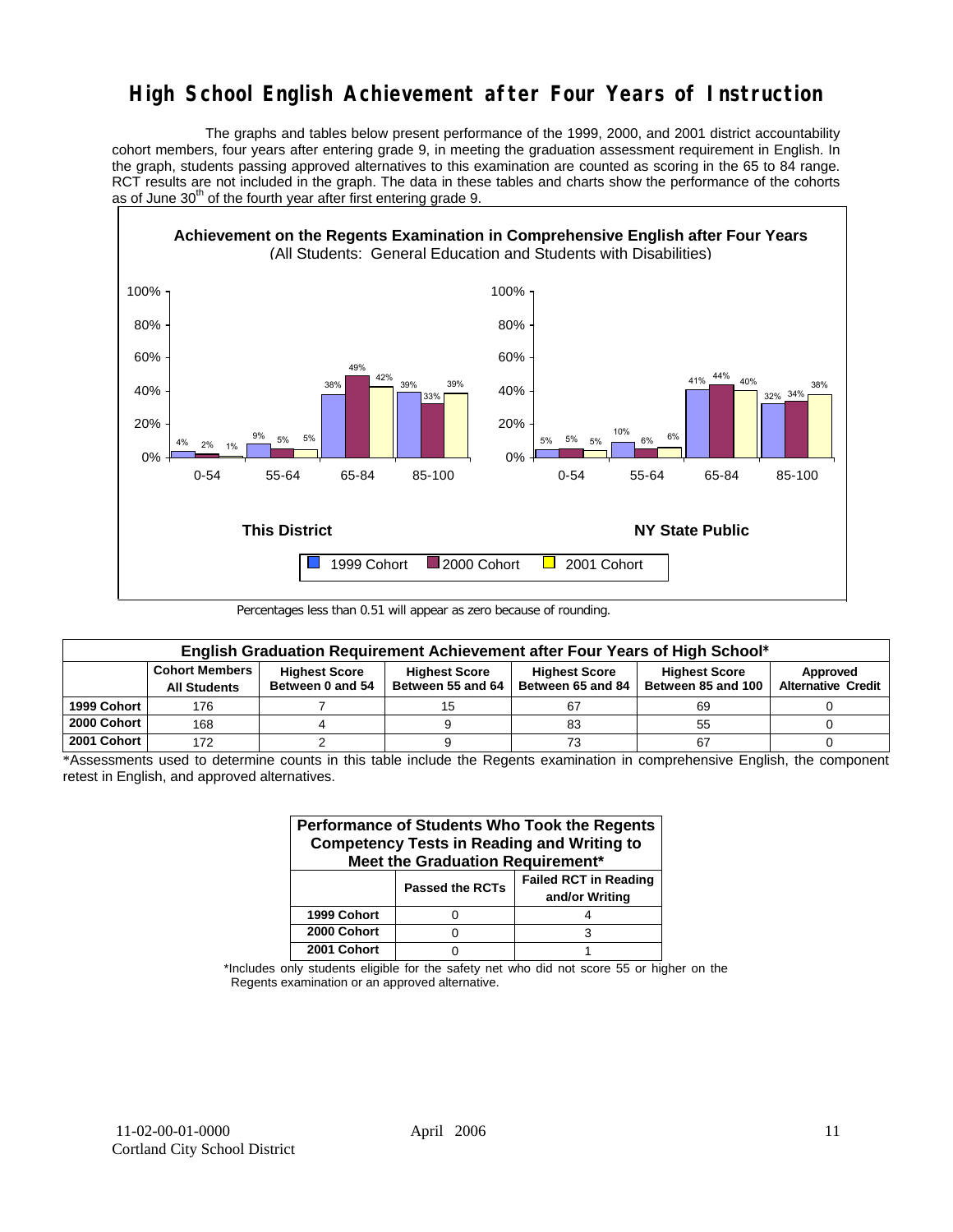## **High School Mathematics Achievement after Four Years of Instruction**

The graphs and tables below present performance of the 1999, 2000, and 2001 district accountability cohort members, four years after entering grade 9, in meeting the graduation assessment requirement in mathematics. In the graph, students passing approved alternatives to these examinations are counted as scoring in the 65 to 84 range. RCT results are not included in the graph. The data in these tables and charts show the performance of the cohorts as of June  $30<sup>th</sup>$  of the fourth year after first entering grade 9.



Percentages less than 0.51 will appear as zero because of rounding.

|             | Mathematics Graduation Requirement Achievement after Four Years of High School* |                  |                                              |    |                                                         |          |  |  |  |  |  |
|-------------|---------------------------------------------------------------------------------|------------------|----------------------------------------------|----|---------------------------------------------------------|----------|--|--|--|--|--|
|             | <b>Highest Score</b><br><b>Cohort Members</b>                                   |                  | <b>Highest Score</b><br><b>Highest Score</b> |    | <b>Highest Score</b>                                    | Approved |  |  |  |  |  |
|             | <b>All Students</b>                                                             | Between 0 and 54 | Between 55 and 64                            |    | Between 65 and 84 Between 85 and 100 Alternative Credit |          |  |  |  |  |  |
| 1999 Cohort | 176                                                                             |                  |                                              | 55 |                                                         |          |  |  |  |  |  |
| 2000 Cohort | 168                                                                             | 10               |                                              | 52 | 81                                                      |          |  |  |  |  |  |
| 2001 Cohort | 172                                                                             |                  |                                              | 85 |                                                         |          |  |  |  |  |  |

<sup>\*</sup>Assessments used to determine counts in this table include a Regents examination in mathematics, the component retest in mathematics and approved alternatives.

| Performance of Students Who Took the Regents<br><b>Competency Test in Mathematics to Meet the</b><br><b>Graduation Requirement*</b> |                |                                          |  |  |  |  |  |  |
|-------------------------------------------------------------------------------------------------------------------------------------|----------------|------------------------------------------|--|--|--|--|--|--|
|                                                                                                                                     | Passed the RCT | <b>Failed at Least</b><br><b>One RCT</b> |  |  |  |  |  |  |
| 1999 Cohort                                                                                                                         | 10             |                                          |  |  |  |  |  |  |
| 2000 Cohort                                                                                                                         |                |                                          |  |  |  |  |  |  |
| 2001 Cohort                                                                                                                         | я              |                                          |  |  |  |  |  |  |

\*Includes only students eligible for the safety net who did not score 55 or higher on the Regents examination or an approved alternative.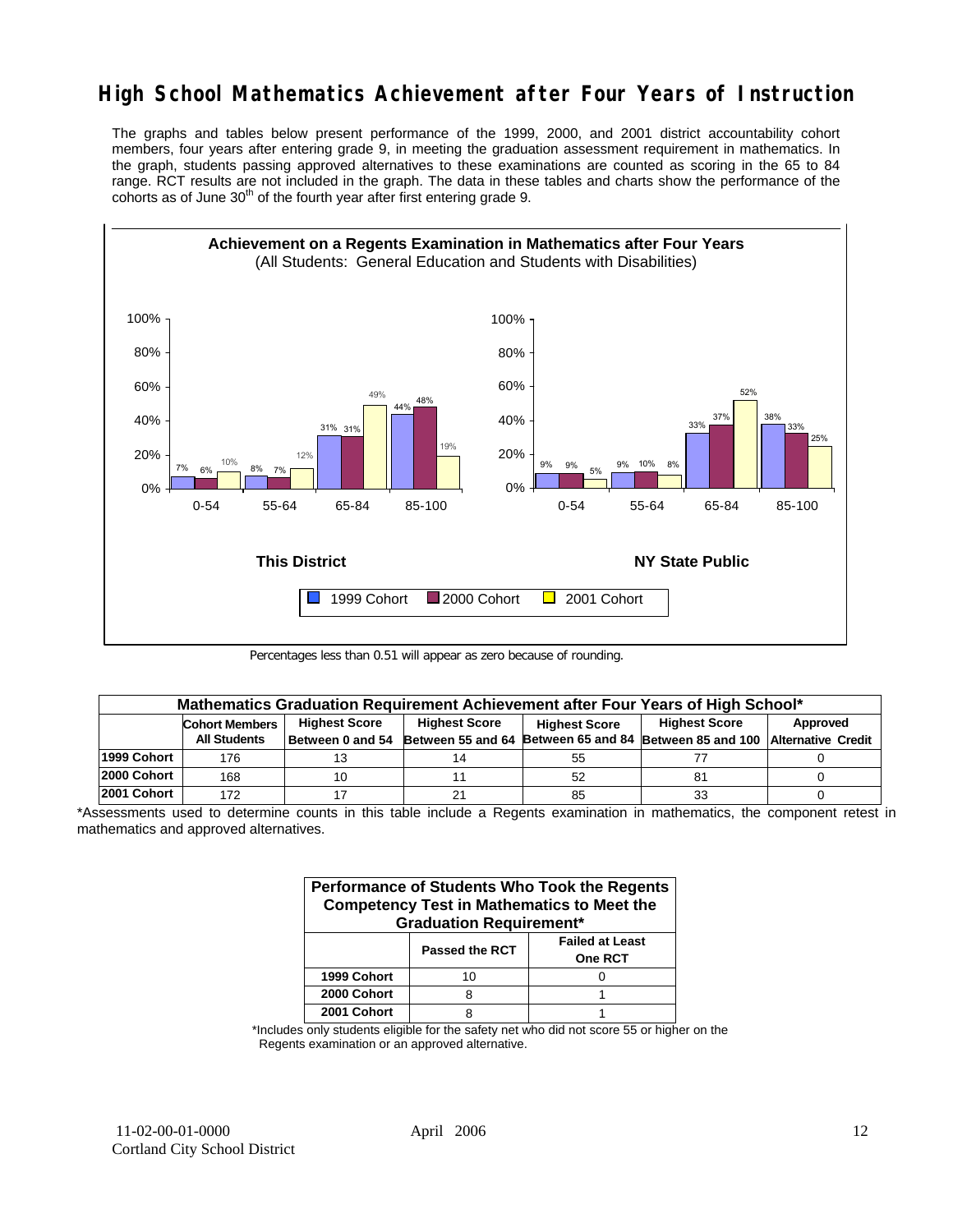## **Cohort Graduation Rates**

 Students were counted as graduates if they earned a local diploma with or without a Regents endorsement by August 31<sup>st</sup> of the fourth year after first entering grade 9. The graduation-rate cohort includes students who transferred to general education development (GED) programs. These students were not counted in the 1998, 1999, and 2000 district accountability cohorts for English and mathematics.



Percentages less than 0.51 will appear as zero because of rounding.

|             | <b>Cohort Graduation Rates</b>   |                                |                                                               |                            |  |  |  |  |  |  |  |
|-------------|----------------------------------|--------------------------------|---------------------------------------------------------------|----------------------------|--|--|--|--|--|--|--|
|             | <b>Cohort</b><br>Members*<br>(a) | <b>Transfers to GED</b><br>(b) | <b>Graduation Rate</b><br>Cohort<br><b>Members</b><br>$(a+b)$ | <b>Number</b><br>Graduated |  |  |  |  |  |  |  |
| 1998 Cohort | 188                              |                                | 189                                                           | 163                        |  |  |  |  |  |  |  |
| 1999 Cohort | 174                              |                                | 176                                                           | 149                        |  |  |  |  |  |  |  |
| 2000 Cohort | 167                              |                                | 172                                                           | 142                        |  |  |  |  |  |  |  |

 $*$ Count as of August 31 $*$  of the fourth year after first entering grade 9.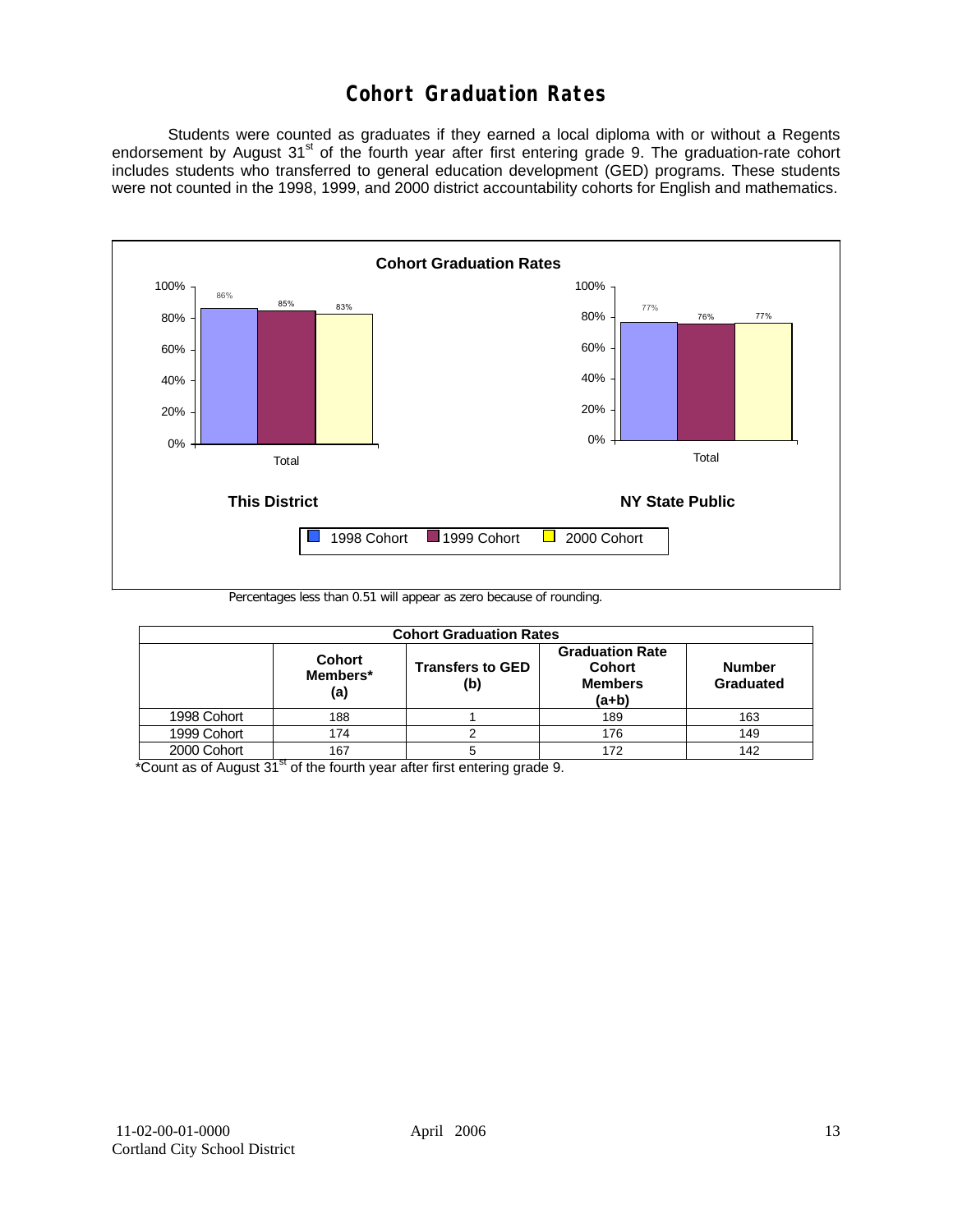# **Analysis of Student Subgroup Performance**

Historically, on State assessments the average performance of Black, Hispanic, and Native American students has been lower than that of White and Asian students. Similarly, students from lowincome families have not performed as well as those from higher income families. A high priority of the Board of Regents is to eliminate these gaps in student performance. In addition, Title I of the federal Elementary and Secondary Education Act includes explicit requirements "to ensure that students served by Title I are given the same opportunity to achieve to high standards and are held to the same high expectations as all students in each State."

This section of the district report card provides performance data for two years by racial/ethnic group, disability status, gender, English proficiency status, income level, and migrant status. The purpose of the student subgroup analyses is to determine if students who perform below the standards in any district tend to fall into particular groups, such as minority students, limited English proficient students, or economically disadvantaged students. If these analyses provide evidence that students in one of the groups achieve at a lower level than other students, the district should examine the reasons for this lower performance and make necessary changes in curriculum, instruction, and student support services to remedy these performance gaps. If your district did not report data for the 2004–05 school year for a subject and grade, a table showing data for subgroups in that subject and grade will not be included in the *Analysis*.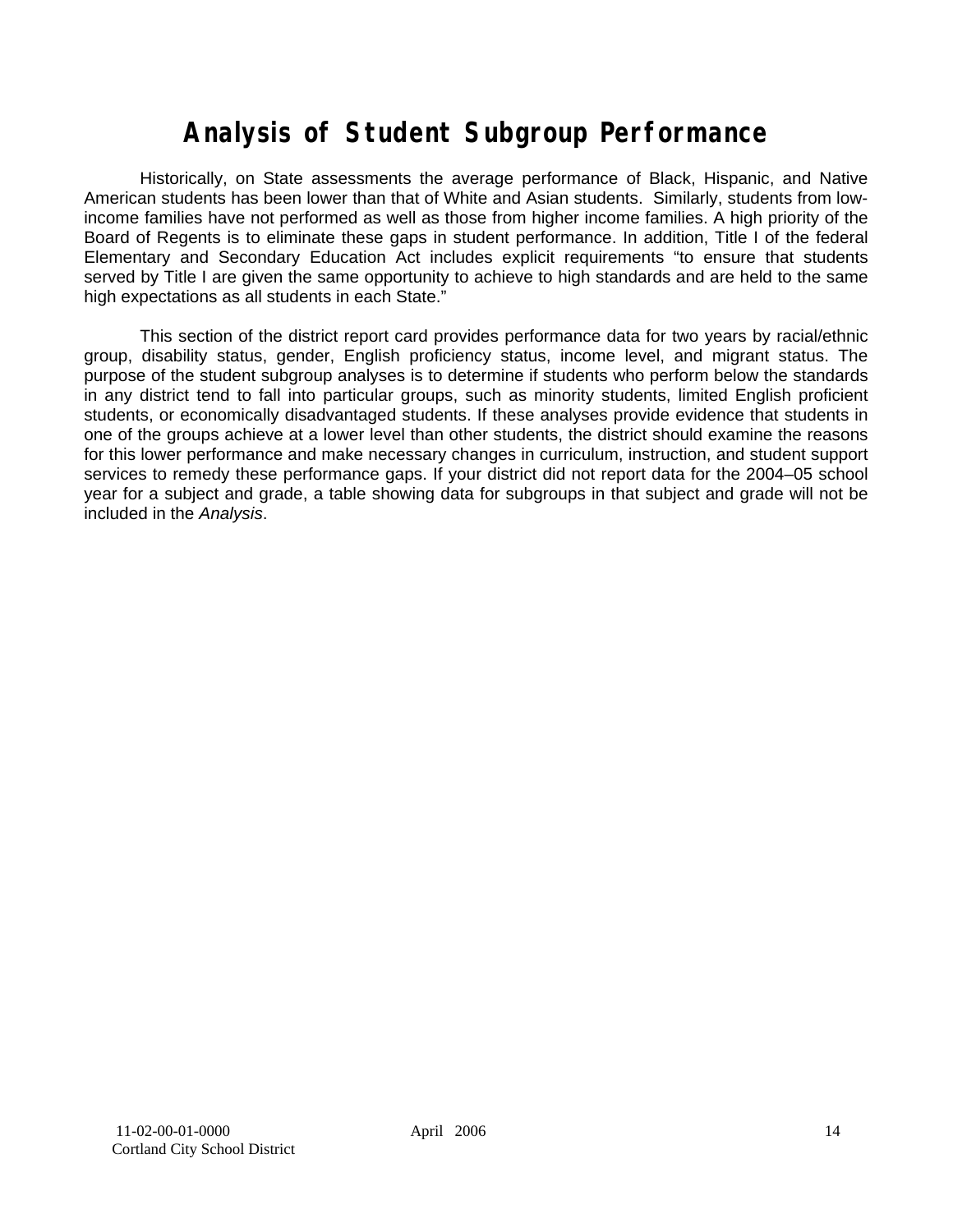## English Language Arts

|                                              |               |         | ັ<br>2003-04                                                      |     | 2004-05        |             |                                                                   |       |
|----------------------------------------------|---------------|---------|-------------------------------------------------------------------|-----|----------------|-------------|-------------------------------------------------------------------|-------|
| <b>Student Subgroup</b>                      | <b>Total</b>  |         | <b>Percentages of Tested</b><br><b>Students Scoring at Levels</b> |     | <b>Total</b>   |             | <b>Percentages of Tested</b><br><b>Students Scoring at Levels</b> |       |
|                                              | <b>Tested</b> | $2 - 4$ | $3 - 4$                                                           | 4   | <b>Tested</b>  | $2 - 4$     | $3 - 4$                                                           | 4     |
| <b>Results by Race/Ethnicity</b>             |               |         |                                                                   |     |                |             |                                                                   |       |
| American Indian/Alaskan Native               | $\mathbf 0$   | 0%      | 0%                                                                | 0%  | 0              | 0%          | 0%                                                                | 0%    |
| <b>Black</b>                                 | 14            | 93%     | 50%                                                               | 7%  | 8              | 100%        | 38%                                                               | 0%    |
| Hispanic                                     | 4             | s       | s                                                                 | s   | $\overline{7}$ | 100%        | 71%                                                               | 0%    |
| Asian or Pacific Islander                    | $\mathbf{1}$  | s       | s                                                                 | s   | 0              | 0%          | 0%                                                                | 0%    |
| White                                        | 210           | 93%     | 64%                                                               | 11% | 179            | 96%         | 75%                                                               | 17%   |
| Total                                        | 229           | 93%     | 63%                                                               | 10% | 194            | 96%         | 73%                                                               | 16%   |
| Small Group Totals (s)                       | 5             | 100%    | 60%                                                               | 0%  | $\Omega$       | 0%          | 0%                                                                | 0%    |
| <b>Results by Disability Status</b>          |               |         |                                                                   |     |                |             |                                                                   |       |
| General-education students                   | 171           | 99%     | 75%                                                               | 14% | 167            | 99%         | 80%                                                               | 19%   |
| Students with disabilities                   | 58            | 76%     | 28%                                                               | 0%  | 27             | 81%         | 33%                                                               | $0\%$ |
| Total                                        | 229           | 93%     | 63%                                                               | 10% | 194            | 96%         | 73%                                                               | 16%   |
| <b>Results by Gender</b>                     |               |         |                                                                   |     |                |             |                                                                   |       |
| Female                                       | 110           | 95%     | 67%                                                               | 14% | 100            | 98%         | 74%                                                               | 17%   |
| Male                                         | 119           | 92%     | 60%                                                               | 8%  | 94             | 95%         | 72%                                                               | 15%   |
| Total                                        | 229           | 93%     | 63%                                                               | 10% | 194            | 96%         | 73%                                                               | 16%   |
| <b>Results by English Proficiency Status</b> |               |         |                                                                   |     |                |             |                                                                   |       |
| English proficient                           | 226           | s       | $\mathbf s$                                                       | s   | 191            | $\mathbf s$ | s                                                                 | s     |
| Limited English proficient                   | 3             | s       | s                                                                 | s   | 3              | $\mathbf s$ | s                                                                 | s     |
| Total                                        | 229           | 93%     | 63%                                                               | 10% | 194            | 96%         | 73%                                                               | 16%   |
| <b>Results by Income Level</b>               |               |         |                                                                   |     |                |             |                                                                   |       |
| Economically disadvantaged                   | 107           | 89%     | 54%                                                               | 6%  | 90             | 96%         | 63%                                                               | 8%    |
| Not disadvantaged                            | 122           | 98%     | 71%                                                               | 15% | 104            | 97%         | 82%                                                               | 23%   |
| Total                                        | 229           | 93%     | 63%                                                               | 10% | 194            | 96%         | 73%                                                               | 16%   |
| <b>Results by Migrant Status</b>             |               |         |                                                                   |     |                |             |                                                                   |       |
| Migrant family                               | 4             | s       | s                                                                 | s   | 1              | s           | s                                                                 | s     |
| Not migrant family                           | 225           | s       | s                                                                 | s   | 193            | s           | s                                                                 | s     |
| Total                                        | 229           | 93%     | 63%                                                               | 10% | 194            | 96%         | 73%                                                               | 16%   |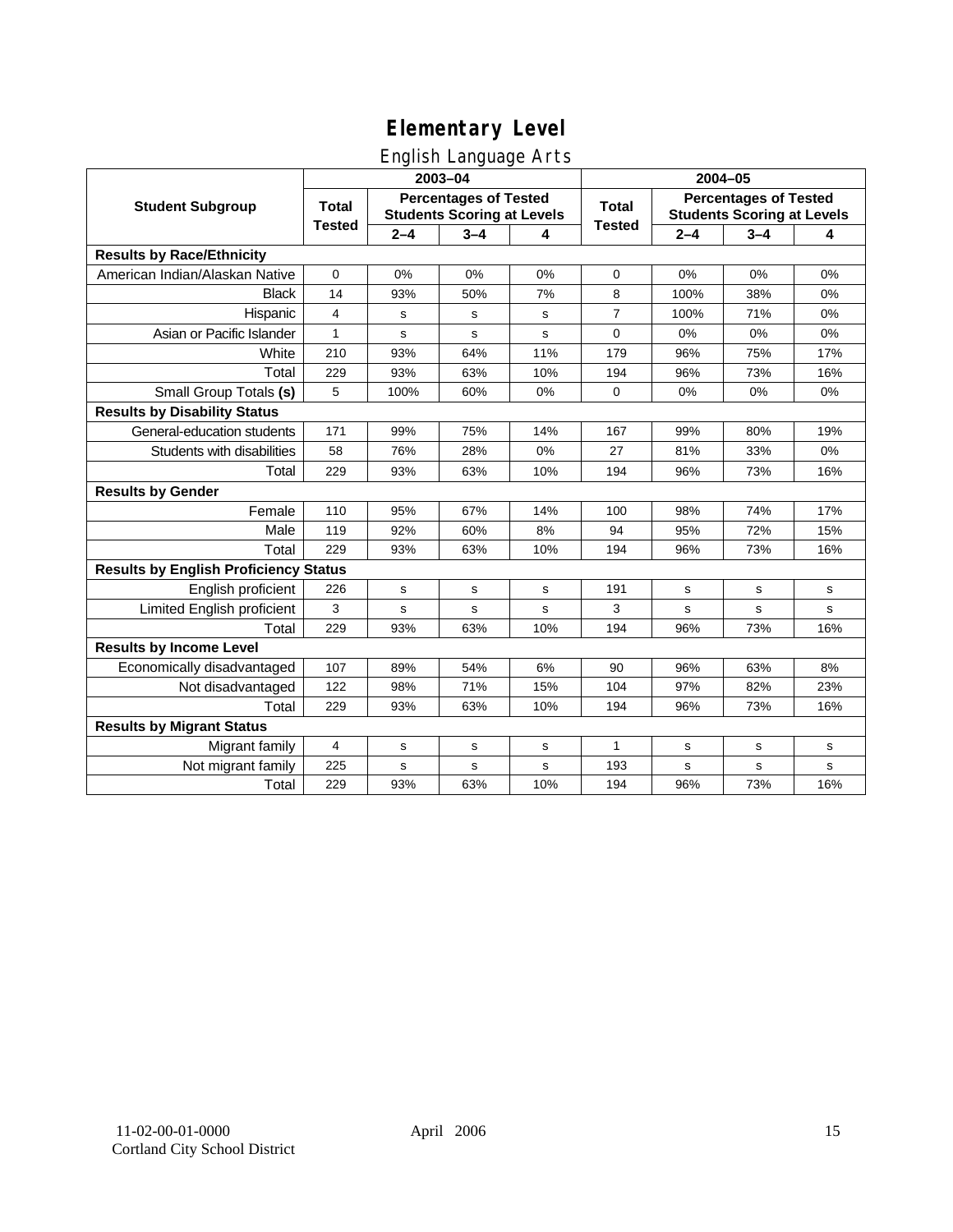### Mathematics

|                                              |               |             | 2003-04                                                           |     | 2004-05        |         |                                                                   |     |
|----------------------------------------------|---------------|-------------|-------------------------------------------------------------------|-----|----------------|---------|-------------------------------------------------------------------|-----|
| <b>Student Subgroup</b>                      | <b>Total</b>  |             | <b>Percentages of Tested</b><br><b>Students Scoring at Levels</b> |     | Total          |         | <b>Percentages of Tested</b><br><b>Students Scoring at Levels</b> |     |
|                                              | <b>Tested</b> | $2 - 4$     | $3 - 4$                                                           | 4   | <b>Tested</b>  | $2 - 4$ | $3 - 4$                                                           | 4   |
| <b>Results by Race/Ethnicity</b>             |               |             |                                                                   |     |                |         |                                                                   |     |
| American Indian/Alaskan Native               | $\mathbf{0}$  | 0%          | 0%                                                                | 0%  | $\mathbf 0$    | 0%      | 0%                                                                | 0%  |
| <b>Black</b>                                 | 13            | 100%        | 77%                                                               | 15% | $\overline{7}$ | 100%    | 86%                                                               | 14% |
| Hispanic                                     | 4             | s           | s                                                                 | s   | $\overline{7}$ | 100%    | 86%                                                               | 14% |
| Asian or Pacific Islander                    | $\mathbf{1}$  | s           | s                                                                 | s   | $\mathbf 0$    | 0%      | 0%                                                                | 0%  |
| White                                        | 203           | 98%         | 80%                                                               | 22% | 179            | 99%     | 91%                                                               | 30% |
| Total                                        | 221           | 98%         | 79%                                                               | 22% | 193            | 99%     | 91%                                                               | 29% |
| Small Group Totals (s)                       | 5             | 100%        | 60%                                                               | 20% | $\Omega$       | 0%      | 0%                                                                | 0%  |
| <b>Results by Disability Status</b>          |               |             |                                                                   |     |                |         |                                                                   |     |
| General-education students                   | 164           | 100%        | 87%                                                               | 28% | 167            | 100%    | 93%                                                               | 31% |
| Students with disabilities                   | 57            | 91%         | 56%                                                               | 4%  | 26             | 92%     | 77%                                                               | 19% |
| Total                                        | 221           | 98%         | 79%                                                               | 22% | 193            | 99%     | 91%                                                               | 29% |
| <b>Results by Gender</b>                     |               |             |                                                                   |     |                |         |                                                                   |     |
| Female                                       | 107           | 98%         | 80%                                                               | 21% | 103            | 100%    | 87%                                                               | 24% |
| Male                                         | 114           | 97%         | 78%                                                               | 22% | 90             | 98%     | 94%                                                               | 34% |
| Total                                        | 221           | 98%         | 79%                                                               | 22% | 193            | 99%     | 91%                                                               | 29% |
| <b>Results by English Proficiency Status</b> |               |             |                                                                   |     |                |         |                                                                   |     |
| English proficient                           | 218           | $\mathbf s$ | $\mathbf s$                                                       | s   | 188            | 99%     | 90%                                                               | 30% |
| Limited English proficient                   | 3             | s           | s                                                                 | s   | 5              | 100%    | 100%                                                              | 0%  |
| Total                                        | 221           | 98%         | 79%                                                               | 22% | 193            | 99%     | 91%                                                               | 29% |
| <b>Results by Income Level</b>               |               |             |                                                                   |     |                |         |                                                                   |     |
| Economically disadvantaged                   | 100           | 98%         | 71%                                                               | 9%  | 88             | 98%     | 86%                                                               | 22% |
| Not disadvantaged                            | 121           | 98%         | 86%                                                               | 32% | 105            | 100%    | 94%                                                               | 35% |
| Total                                        | 221           | 98%         | 79%                                                               | 22% | 193            | 99%     | 91%                                                               | 29% |
| <b>Results by Migrant Status</b>             |               |             |                                                                   |     |                |         |                                                                   |     |
| Migrant family                               | 3             | s           | s                                                                 | s   | 1              | s       | s                                                                 | s   |
| Not migrant family                           | 218           | s           | s                                                                 | s   | 192            | s       | s                                                                 | s   |
| Total                                        | 221           | 98%         | 79%                                                               | 22% | 193            | 99%     | 91%                                                               | 29% |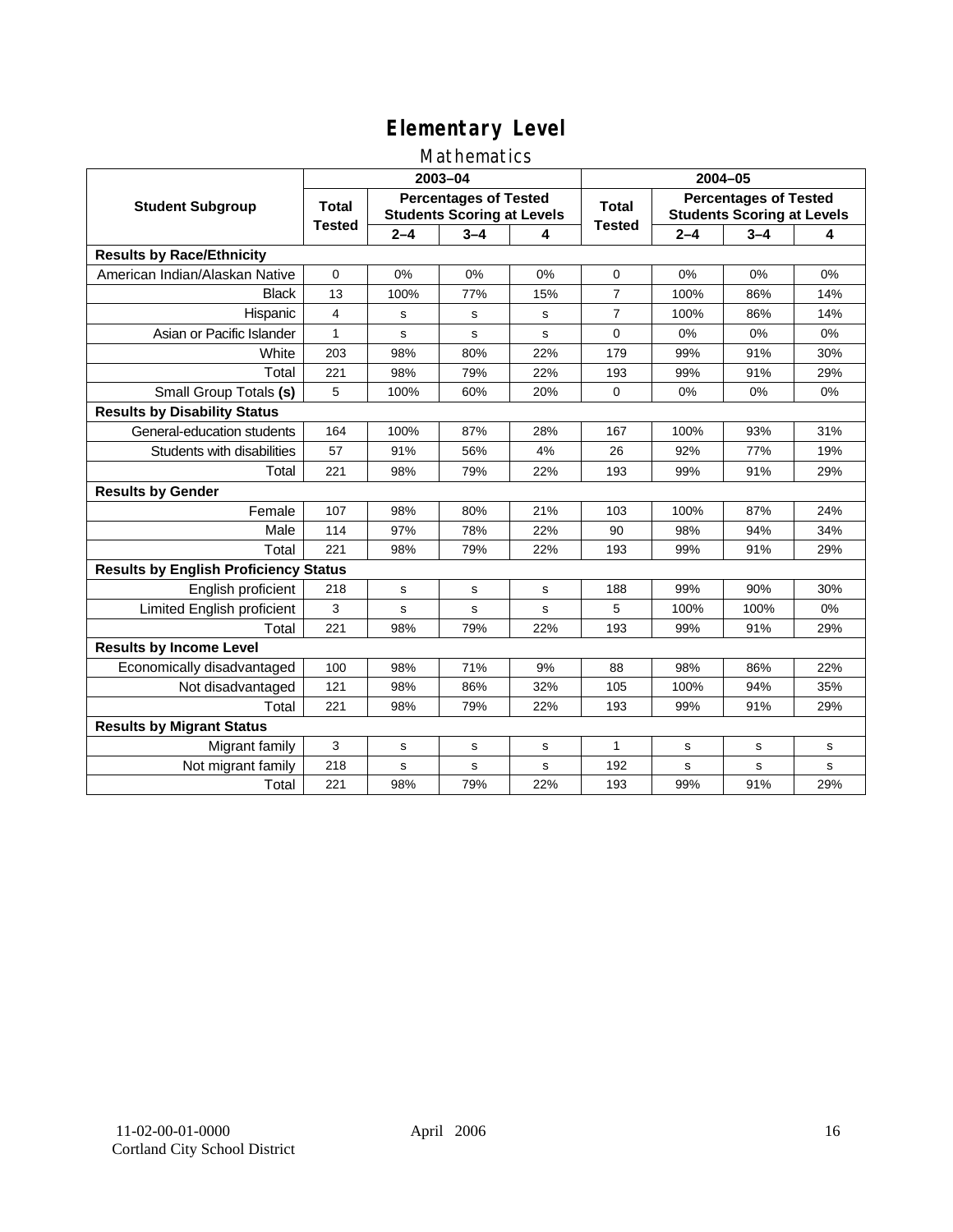#### **Science**

|                                              | 2003-04                       |         |                                                                   |           | 2004-05                       |         |                                                                   |     |  |
|----------------------------------------------|-------------------------------|---------|-------------------------------------------------------------------|-----------|-------------------------------|---------|-------------------------------------------------------------------|-----|--|
| <b>Student Subgroup</b>                      | <b>Total</b><br><b>Tested</b> |         | <b>Percentages of Tested</b><br><b>Students Scoring at Levels</b> |           | <b>Total</b><br><b>Tested</b> |         | <b>Percentages of Tested</b><br><b>Students Scoring at Levels</b> |     |  |
|                                              |                               | $2 - 4$ | $3 - 4$                                                           | 4         |                               | $2 - 4$ | $3 - 4$                                                           | 4   |  |
| <b>Results by Race/Ethnicity</b>             |                               |         |                                                                   |           |                               |         |                                                                   |     |  |
| American Indian/Alaskan Native               | 0                             | 0%      | 0%                                                                | 0%        | 0                             | 0%      | 0%                                                                | 0%  |  |
| <b>Black</b>                                 | 13                            | 100%    | 85%                                                               | 8%        | $\overline{7}$                | 100%    | 71%                                                               | 29% |  |
| Hispanic                                     | 4                             | s       | s                                                                 | s         | $\overline{7}$                | 100%    | 86%                                                               | 43% |  |
| Asian or Pacific Islander                    | $\mathbf{1}$                  | s       | s                                                                 | s         | $\mathbf 0$                   | 0%      | 0%                                                                | 0%  |  |
| White                                        | 204                           | 99%     | 86%                                                               | 27%       | 178                           | 100%    | 92%                                                               | 46% |  |
| Total                                        | 222                           | 99%     | 86%                                                               | 26%       | 192                           | 100%    | 91%                                                               | 45% |  |
| Small Group Totals (s)                       | 5                             | 100%    | 80%                                                               | 20%       | $\mathbf 0$                   | 0%      | 0%                                                                | 0%  |  |
| <b>Results by Disability Status</b>          |                               |         |                                                                   |           |                               |         |                                                                   |     |  |
| General-education students                   | 165                           | 100%    | 91%                                                               | 32%       | 166                           | 100%    | 91%                                                               | 46% |  |
| Students with disabilities                   | 57                            | 96%     | 70%                                                               | 9%        | 26                            | 100%    | 88%                                                               | 38% |  |
| Total                                        | 222                           | 99%     | 86%                                                               | 26%       | 192                           | 100%    | 91%                                                               | 45% |  |
| <b>Results by Gender</b>                     |                               |         |                                                                   |           |                               |         |                                                                   |     |  |
| Female                                       | 107                           | 98%     | 84%                                                               | 26%       | 103                           | 100%    | 88%                                                               | 37% |  |
| Male                                         | 115                           | 100%    | 87%                                                               | 26%       | 89                            | 100%    | 93%                                                               | 55% |  |
| Total                                        | 222                           | 99%     | 86%                                                               | 26%       | 192                           | 100%    | 91%                                                               | 45% |  |
| <b>Results by English Proficiency Status</b> |                               |         |                                                                   |           |                               |         |                                                                   |     |  |
| English proficient                           | 219                           | s       | s                                                                 | s         | 187                           | 100%    | 91%                                                               | 46% |  |
| Limited English proficient                   | 3                             | s       | s                                                                 | s         | 5                             | 100%    | 80%                                                               | 20% |  |
| Total                                        | 222                           | 99%     | 86%                                                               | 26%       | 192                           | 100%    | 91%                                                               | 45% |  |
| <b>Results by Income Level</b>               |                               |         |                                                                   |           |                               |         |                                                                   |     |  |
| Economically disadvantaged                   | 101                           | 99%     | 79%                                                               | 17%       | 87                            | 100%    | 83%                                                               | 30% |  |
| Not disadvantaged                            | 121                           | 99%     | 91%                                                               | 34%       | 105                           | 100%    | 97%                                                               | 58% |  |
| Total                                        | 222                           | 99%     | 86%                                                               | 26%       | 192                           | 100%    | 91%                                                               | 45% |  |
| <b>Results by Migrant Status</b>             |                               |         |                                                                   |           |                               |         |                                                                   |     |  |
| Migrant family                               | 3                             | s       | s                                                                 | s         | $\mathbf{1}$                  | s       | s                                                                 | s   |  |
| Not migrant family                           | 219                           | s       | s                                                                 | ${\tt s}$ | 191                           | s       | s                                                                 | s   |  |
| Total                                        | 222                           | 99%     | 86%                                                               | 26%       | 192                           | 100%    | 91%                                                               | 45% |  |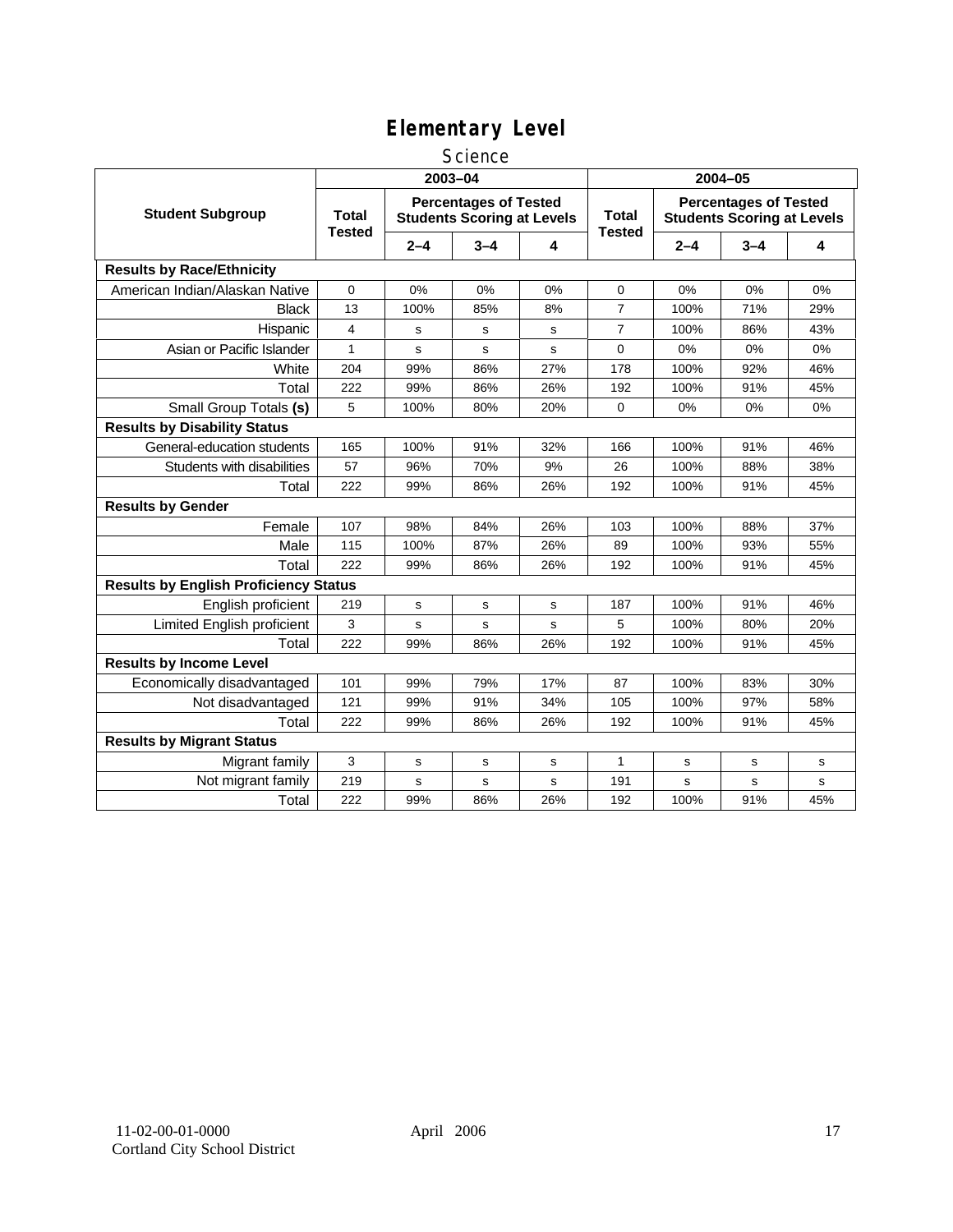## English Language Arts

|                                              |                |             | ັ<br>2003-04                                                      |     | 2004-05       |         |                                                                   |             |  |
|----------------------------------------------|----------------|-------------|-------------------------------------------------------------------|-----|---------------|---------|-------------------------------------------------------------------|-------------|--|
| <b>Student Subgroup</b>                      | <b>Total</b>   |             | <b>Percentages of Tested</b><br><b>Students Scoring at Levels</b> |     | <b>Total</b>  |         | <b>Percentages of Tested</b><br><b>Students Scoring at Levels</b> |             |  |
|                                              | <b>Tested</b>  | $2 - 4$     | $3 - 4$                                                           | 4   | <b>Tested</b> | $2 - 4$ | $3 - 4$                                                           | 4           |  |
| <b>Results by Race/Ethnicity</b>             |                |             |                                                                   |     |               |         |                                                                   |             |  |
| American Indian/Alaskan Native               | $\mathbf{1}$   | $\mathbf s$ | $\mathbf s$                                                       | s   | $\mathbf 0$   | 0%      | 0%                                                                | 0%          |  |
| <b>Black</b>                                 | 6              | 100%        | 67%                                                               | 0%  | 8             | 88%     | 50%                                                               | 0%          |  |
| Hispanic                                     | 3              | s           | s                                                                 | s   | $\mathbf 0$   | 0%      | 0%                                                                | 0%          |  |
| Asian or Pacific Islander                    | 1              | s           | s                                                                 | s   | $\mathbf 0$   | 0%      | 0%                                                                | 0%          |  |
| White                                        | 224            | 95%         | 49%                                                               | 16% | 231           | 96%     | 50%                                                               | 10%         |  |
| Total                                        | 235            | 95%         | 49%                                                               | 15% | 239           | 95%     | 50%                                                               | 10%         |  |
| Small Group Totals (s)                       | 5              | 100%        | 20%                                                               | 0%  | 0             | 0%      | 0%                                                                | 0%          |  |
| <b>Results by Disability Status</b>          |                |             |                                                                   |     |               |         |                                                                   |             |  |
| General-education students                   | 189            | 99%         | 59%                                                               | 19% | 193           | 99%     | 60%                                                               | 12%         |  |
| Students with disabilities                   | 46             | 78%         | 9%                                                                | 0%  | 46            | 78%     | 11%                                                               | 0%          |  |
| Total                                        | 235            | 95%         | 49%                                                               | 15% | 239           | 95%     | 50%                                                               | 10%         |  |
| <b>Results by Gender</b>                     |                |             |                                                                   |     |               |         |                                                                   |             |  |
| Female                                       | 126            | 95%         | 52%                                                               | 19% | 119           | 97%     | 57%                                                               | 15%         |  |
| Male                                         | 109            | 94%         | 46%                                                               | 10% | 120           | 93%     | 43%                                                               | 4%          |  |
| Total                                        | 235            | 95%         | 49%                                                               | 15% | 239           | 95%     | 50%                                                               | 10%         |  |
| <b>Results by English Proficiency Status</b> |                |             |                                                                   |     |               |         |                                                                   |             |  |
| English proficient                           | 235            | 95%         | 49%                                                               | 15% | 238           | s       | $\mathbf s$                                                       | s           |  |
| Limited English proficient                   | $\mathbf{0}$   | 0%          | 0%                                                                | 0%  | 1             | s       | s                                                                 | $\mathbf s$ |  |
| Total                                        | 235            | 95%         | 49%                                                               | 15% | 239           | 95%     | 50%                                                               | 10%         |  |
| <b>Results by Income Level</b>               |                |             |                                                                   |     |               |         |                                                                   |             |  |
| Economically disadvantaged                   | 86             | 90%         | 28%                                                               | 3%  | 74            | 92%     | 34%                                                               | 3%          |  |
| Not disadvantaged                            | 149            | 98%         | 61%                                                               | 21% | 165           | 97%     | 58%                                                               | 13%         |  |
| Total                                        | 235            | 95%         | 49%                                                               | 15% | 239           | 95%     | 50%                                                               | 10%         |  |
| <b>Results by Migrant Status</b>             |                |             |                                                                   |     |               |         |                                                                   |             |  |
| Migrant family                               | $\overline{2}$ | s           | s                                                                 | s   | 0             | 0%      | 0%                                                                | 0%          |  |
| Not migrant family                           | 233            | s           | s                                                                 | s   | 239           | 95%     | 50%                                                               | 10%         |  |
| Total                                        | 235            | 95%         | 49%                                                               | 15% | 239           | 95%     | 50%                                                               | 10%         |  |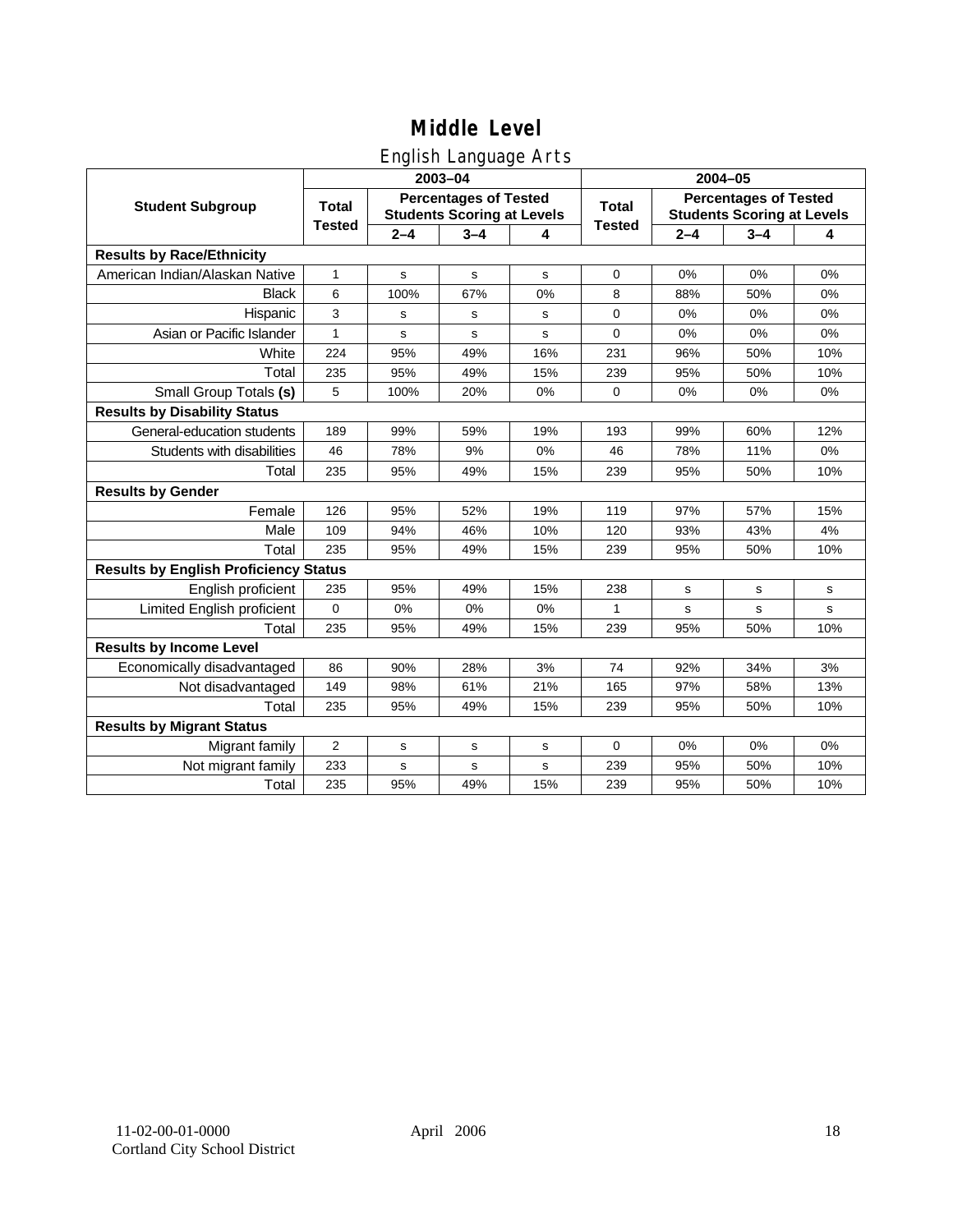### Mathematics

|                                              |               |         | 2003-04                                                           |    | 2004-05        |             |                                                                   |    |
|----------------------------------------------|---------------|---------|-------------------------------------------------------------------|----|----------------|-------------|-------------------------------------------------------------------|----|
| <b>Student Subgroup</b>                      | <b>Total</b>  |         | <b>Percentages of Tested</b><br><b>Students Scoring at Levels</b> |    | Total          |             | <b>Percentages of Tested</b><br><b>Students Scoring at Levels</b> |    |
|                                              | <b>Tested</b> | $2 - 4$ | $3 - 4$                                                           | 4  | <b>Tested</b>  | $2 - 4$     | $3 - 4$                                                           | 4  |
| <b>Results by Race/Ethnicity</b>             |               |         |                                                                   |    |                |             |                                                                   |    |
| American Indian/Alaskan Native               | $\mathbf{1}$  | s       | s                                                                 | s  | $\mathbf 0$    | 0%          | 0%                                                                | 0% |
| <b>Black</b>                                 | 6             | 100%    | 67%                                                               | 0% | 7              | 86%         | 0%                                                                | 0% |
| Hispanic                                     | 3             | s       | s                                                                 | s  | $\Omega$       | 0%          | 0%                                                                | 0% |
| Asian or Pacific Islander                    | $\mathbf{1}$  | s       | s                                                                 | s  | $\Omega$       | 0%          | 0%                                                                | 0% |
| White                                        | 226           | 92%     | 63%                                                               | 6% | 228            | 93%         | 66%                                                               | 6% |
| Total                                        | 237           | 92%     | 63%                                                               | 6% | 235            | 92%         | 64%                                                               | 6% |
| Small Group Totals (s)                       | 5             | 100%    | 60%                                                               | 0% | $\Omega$       | 0%          | 0%                                                                | 0% |
| <b>Results by Disability Status</b>          |               |         |                                                                   |    |                |             |                                                                   |    |
| General-education students                   | 192           | 98%     | 73%                                                               | 7% | 191            | 98%         | 76%                                                               | 7% |
| Students with disabilities                   | 45            | 67%     | 20%                                                               | 0% | 44             | 66%         | 14%                                                               | 0% |
| Total                                        | 237           | 92%     | 63%                                                               | 6% | 235            | 92%         | 64%                                                               | 6% |
| <b>Results by Gender</b>                     |               |         |                                                                   |    |                |             |                                                                   |    |
| Female                                       | 125           | 92%     | 58%                                                               | 7% | 118            | 92%         | 62%                                                               | 5% |
| Male                                         | 112           | 93%     | 69%                                                               | 4% | 117            | 92%         | 67%                                                               | 7% |
| Total                                        | 237           | 92%     | 63%                                                               | 6% | 235            | 92%         | 64%                                                               | 6% |
| <b>Results by English Proficiency Status</b> |               |         |                                                                   |    |                |             |                                                                   |    |
| English proficient                           | 237           | 92%     | 63%                                                               | 6% | 233            | $\mathbf s$ | $\mathbf s$                                                       | s  |
| Limited English proficient                   | $\mathbf{0}$  | 0%      | 0%                                                                | 0% | $\overline{2}$ | s           | s                                                                 | s  |
| Total                                        | 237           | 92%     | 63%                                                               | 6% | 235            | 92%         | 64%                                                               | 6% |
| <b>Results by Income Level</b>               |               |         |                                                                   |    |                |             |                                                                   |    |
| Economically disadvantaged                   | 82            | 87%     | 52%                                                               | 2% | 75             | 87%         | 47%                                                               | 0% |
| Not disadvantaged                            | 155           | 95%     | 69%                                                               | 8% | 160            | 95%         | 73%                                                               | 9% |
| Total                                        | 237           | 92%     | 63%                                                               | 6% | 235            | 92%         | 64%                                                               | 6% |
| <b>Results by Migrant Status</b>             |               |         |                                                                   |    |                |             |                                                                   |    |
| Migrant family                               | 2             | s       | s                                                                 | s  | $\Omega$       | 0%          | 0%                                                                | 0% |
| Not migrant family                           | 235           | s       | s                                                                 | s  | 235            | 92%         | 64%                                                               | 6% |
| Total                                        | 237           | 92%     | 63%                                                               | 6% | 235            | 92%         | 64%                                                               | 6% |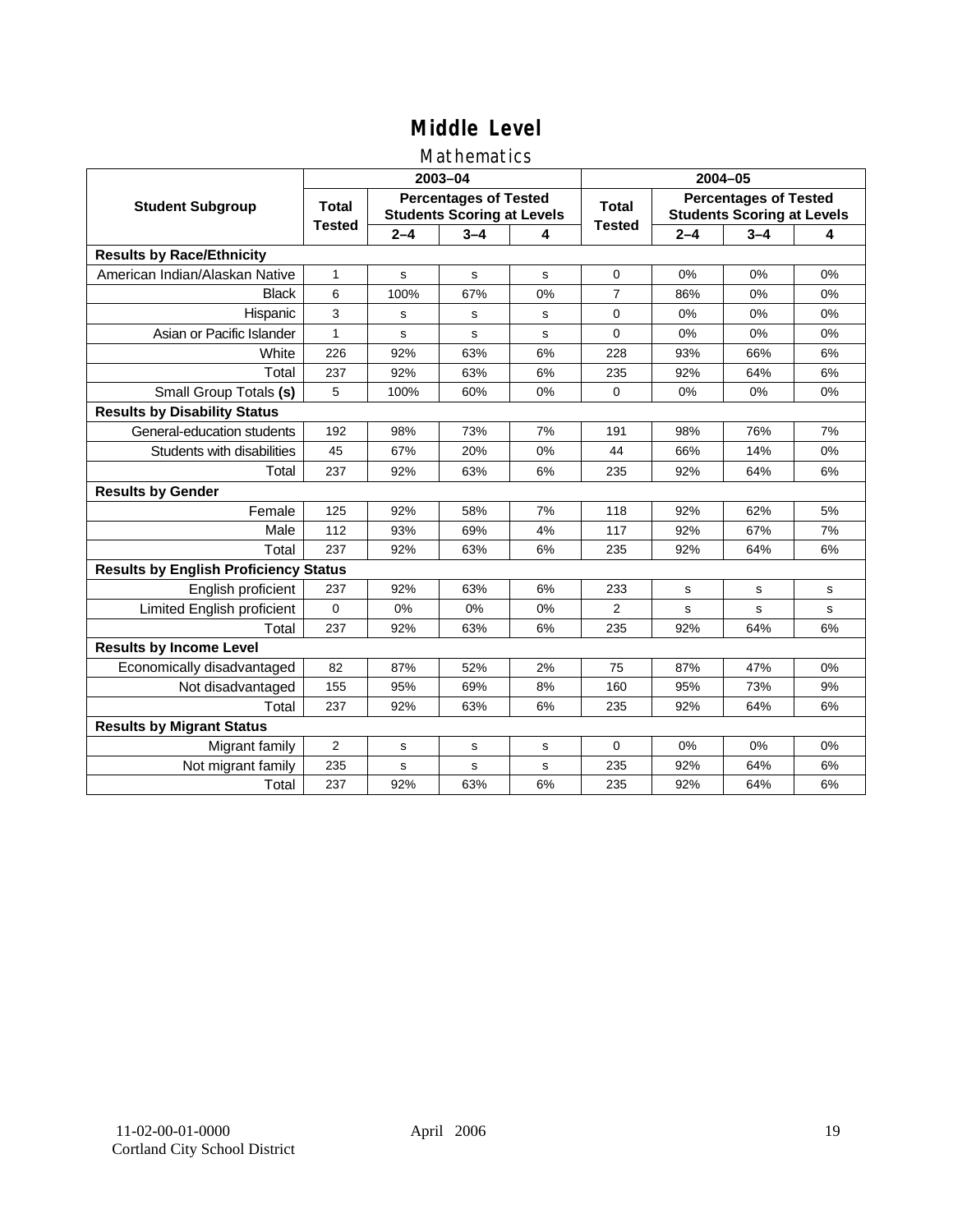#### **Science**

|                                              |                 |             | 2003-04                                                           |             | 2004-05        |         |                                                                   |     |
|----------------------------------------------|-----------------|-------------|-------------------------------------------------------------------|-------------|----------------|---------|-------------------------------------------------------------------|-----|
| <b>Student Subgroup</b>                      | <b>Total</b>    |             | <b>Percentages of Tested</b><br><b>Students Scoring at Levels</b> |             | <b>Total</b>   |         | <b>Percentages of Tested</b><br><b>Students Scoring at Levels</b> |     |
|                                              | <b>Tested</b>   | $2 - 4$     | $3 - 4$                                                           | 4           | <b>Tested</b>  | $2 - 4$ | $3 - 4$                                                           | 4   |
| <b>Results by Race/Ethnicity</b>             |                 |             |                                                                   |             |                |         |                                                                   |     |
| American Indian/Alaskan Native               | $\mathbf{1}$    | s           | s                                                                 | s           | $\Omega$       | 0%      | 0%                                                                | 0%  |
| <b>Black</b>                                 | 6               | 100%        | 100%                                                              | 50%         | $\overline{7}$ | 86%     | 86%                                                               | 43% |
| Hispanic                                     | 3               | s           | s                                                                 | s           | $\Omega$       | 0%      | 0%                                                                | 0%  |
| Asian or Pacific Islander                    | 1               | s           | s                                                                 | s           | 0              | $0\%$   | 0%                                                                | 0%  |
| White                                        | 219             | 98%         | 93%                                                               | 54%         | 224            | 100%    | 90%                                                               | 53% |
| Total                                        | 230             | 98%         | 93%                                                               | 53%         | 231            | 99%     | 90%                                                               | 53% |
| Small Group Totals (s)                       | 5               | 100%        | 100%                                                              | 40%         | $\Omega$       | 0%      | 0%                                                                | 0%  |
| <b>Results by Disability Status</b>          |                 |             |                                                                   |             |                |         |                                                                   |     |
| General-education students                   | 187             | 100%        | 96%                                                               | 60%         | 187            | 100%    | 97%                                                               | 64% |
| Students with disabilities                   | $\overline{43}$ | 91%         | 79%                                                               | 23%         | 44             | 95%     | 61%                                                               | 7%  |
| Total                                        | 230             | 98%         | 93%                                                               | 53%         | 231            | 99%     | 90%                                                               | 53% |
| <b>Results by Gender</b>                     |                 |             |                                                                   |             |                |         |                                                                   |     |
| Female                                       | 121             | 98%         | 92%                                                               | 45%         | 115            | 99%     | 89%                                                               | 55% |
| Male                                         | 109             | 98%         | 94%                                                               | 63%         | 116            | 99%     | 91%                                                               | 51% |
| Total                                        | 230             | 98%         | 93%                                                               | 53%         | 231            | 99%     | 90%                                                               | 53% |
| <b>Results by English Proficiency Status</b> |                 |             |                                                                   |             |                |         |                                                                   |     |
| English proficient                           | 230             | 98%         | 93%                                                               | 53%         | 230            | s       | s                                                                 | s   |
| <b>Limited English proficient</b>            | $\Omega$        | $0\%$       | 0%                                                                | $0\%$       | 1              | s       | s                                                                 | s   |
| Total                                        | 230             | 98%         | 93%                                                               | 53%         | 231            | 99%     | 90%                                                               | 53% |
| <b>Results by Income Level</b>               |                 |             |                                                                   |             |                |         |                                                                   |     |
| Economically disadvantaged                   | 81              | 95%         | 81%                                                               | 37%         | 72             | 97%     | 83%                                                               | 32% |
| Not disadvantaged                            | 149             | 100%        | 99%                                                               | 62%         | 159            | 100%    | 93%                                                               | 62% |
| Total                                        | 230             | 98%         | 93%                                                               | 53%         | 231            | 99%     | 90%                                                               | 53% |
| <b>Results by Migrant Status</b>             |                 |             |                                                                   |             |                |         |                                                                   |     |
| Migrant family                               | 2               | s           | s                                                                 | s           | 0              | 0%      | 0%                                                                | 0%  |
| Not migrant family                           | 228             | $\mathbf s$ | s                                                                 | $\mathbf s$ | 231            | 99%     | 90%                                                               | 53% |
| Total                                        | 230             | 98%         | 93%                                                               | 53%         | 231            | 99%     | 90%                                                               | 53% |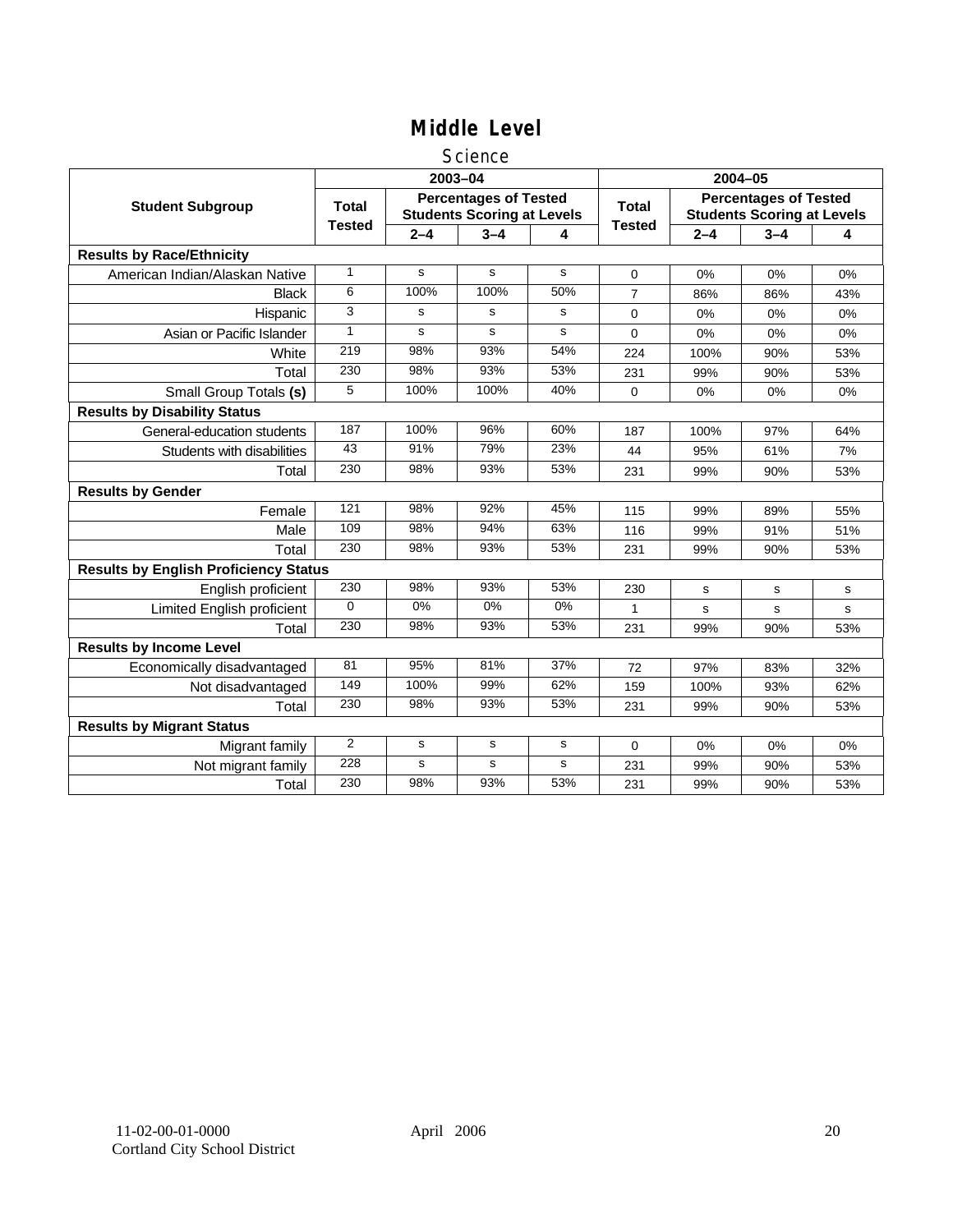## **2000 and 2001 High School Cohorts**

General-education students who first entered ninth grade in 2000 or 2001 must score 55 or higher on Regents English and mathematics examinations to graduate. During the phase-in of the Regents examination graduation requirements, all students (with district board of education approval) may qualify for a local diploma by earning a score of 55–64 on the required Regents examinations; a score of 65 or higher is required for a Regents diploma. Students with disabilities and certain students with a Section 504 Accommodation Plan may qualify for a local diploma by passing Regents competency tests. The data in these tables show the performance of the cohorts as of June 30<sup>th</sup> of the fourth year after first entering grade 9.

#### **Performance on the English Assessment Requirement for Graduation**

|                                              | 2000 Cohort                  |                          |               |                   |                                  | 2001 Cohort              |                |               |                   |                          |
|----------------------------------------------|------------------------------|--------------------------|---------------|-------------------|----------------------------------|--------------------------|----------------|---------------|-------------------|--------------------------|
| <b>Student Subgroup</b>                      |                              | <b>Count of Students</b> |               |                   | <b>Percent</b><br><b>Meeting</b> | <b>Count of Students</b> |                |               |                   | <b>Percent</b>           |
|                                              | <b>Students</b><br>in Cohort | by Score                 |               |                   |                                  | <b>Students</b>          | by Score       |               | <b>Meeting</b>    |                          |
|                                              |                              | <b>Regents</b>           |               | Pass-             | Gradu-                           | in                       | <b>Regents</b> |               | Pass-             | Gradua-                  |
|                                              |                              | $55 -$<br>64             | $65 -$<br>100 | ed<br><b>RCTs</b> | ation<br>Require-<br>ment        | <b>Cohort</b>            | $55 -$<br>64   | $65 -$<br>100 | ed<br><b>RCTs</b> | tion<br>Require-<br>ment |
| <b>Results by Race/Ethnicity</b>             |                              |                          |               |                   |                                  |                          |                |               |                   |                          |
| American Indian/Alaskan Native               | 0                            | 0                        | $\mathbf 0$   | 0                 | 0%                               | $\mathbf 0$              | 0              | $\mathbf 0$   | 0                 | 0%                       |
| <b>Black</b>                                 | $\overline{2}$               | s                        | s             | s                 | s                                | 5                        | s              | s             | s                 | s                        |
| Hispanic                                     | $\mathbf{1}$                 | S                        | s             | s                 | s                                | 0                        | 0              | $\mathbf 0$   | 0                 | 0%                       |
| Asian or Pacific Islander                    | $\mathbf{1}$                 | s                        | $\mathbf s$   | s                 | ${\tt s}$                        | 1                        | s              | $\mathbf{s}$  | s                 | s                        |
| White                                        | 164                          | $\mathbf S$              | $\mathbf s$   | s                 | s                                | 166                      | 8              | 136           | 0                 | 87%                      |
| Total                                        | 168                          | 9                        | 138           | 0                 | 88%                              | 172                      | 9              | 140           | 0                 | 87%                      |
| Small Group Totals (s)                       | 168                          | 9                        | 138           | 0                 | 88%                              | 6                        | $\mathbf{1}$   | 4             | $\Omega$          | 83%                      |
| <b>Results by Disability Status</b>          |                              |                          |               |                   |                                  |                          |                |               |                   |                          |
| General-education students                   | 156                          | 6                        | 135           | 0                 | 90%                              | 154                      | 6              | 136           | 0                 | 92%                      |
| Students with disabilities                   | 12                           | 3                        | 3             | 0                 | 50%                              | 18                       | 3              | 4             | 0                 | 39%                      |
| Total                                        | 168                          | 9                        | 138           | 0                 | 88%                              | 172                      | 9              | 140           | 0                 | 87%                      |
| <b>Results by Gender</b>                     |                              |                          |               |                   |                                  |                          |                |               |                   |                          |
| Female                                       | 86                           | $\overline{4}$           | 71            | 0                 | 87%                              | 67                       | 0              | 60            | 0                 | 90%                      |
| Male                                         | 82                           | 5                        | 67            | 0                 | 88%                              | 105                      | 9              | 80            | 0                 | 85%                      |
| Total                                        | 168                          | 9                        | 138           | 0                 | 88%                              | 172                      | 9              | 140           | 0                 | 87%                      |
| <b>Results by English Proficiency Status</b> |                              |                          |               |                   |                                  |                          |                |               |                   |                          |
| English proficient                           | 167                          | $\mathbf s$              | ${\bf s}$     | s                 | s                                | 170                      | s              | s             | s                 | $\mathbf s$              |
| Limited English proficient                   | 1                            | s                        | s             | s                 | s                                | 2                        | s              | s             | s                 | s                        |
| Total                                        | 168                          | 9                        | 138           | $\Omega$          | 88%                              | 172                      | 9              | 140           | $\Omega$          | 87%                      |
| <b>Results by Income Level</b>               |                              |                          |               |                   |                                  |                          |                |               |                   |                          |
| Economically disadvantaged                   | 5                            | $\pmb{0}$                | $\mathbf{0}$  | 0                 | 0%                               | 21                       | $\mathbf{1}$   | 14            | 0                 | 71%                      |
| Not disadvantaged                            | 163                          | 9                        | 138           | 0                 | 90%                              | 151                      | 8              | 126           | 0                 | 89%                      |
| Total                                        | 168                          | 9                        | 138           | $\Omega$          | 88%                              | 172                      | 9              | 140           | $\Omega$          | 87%                      |
| <b>Results by Migrant Status</b>             |                              |                          |               |                   |                                  |                          |                |               |                   |                          |
| Migrant family                               | 0                            | 0                        | 0             | 0                 | 0%                               | 1                        | s              | s             | s                 | s                        |
| Not migrant family                           | 168                          | 9                        | 138           | 0                 | 88%                              | 171                      | s              | s             | s                 | s                        |
| Total                                        | 168                          | 9                        | 138           | 0                 | 88%                              | 172                      | 9              | 140           | 0                 | 87%                      |

#### **after Four Years of High School**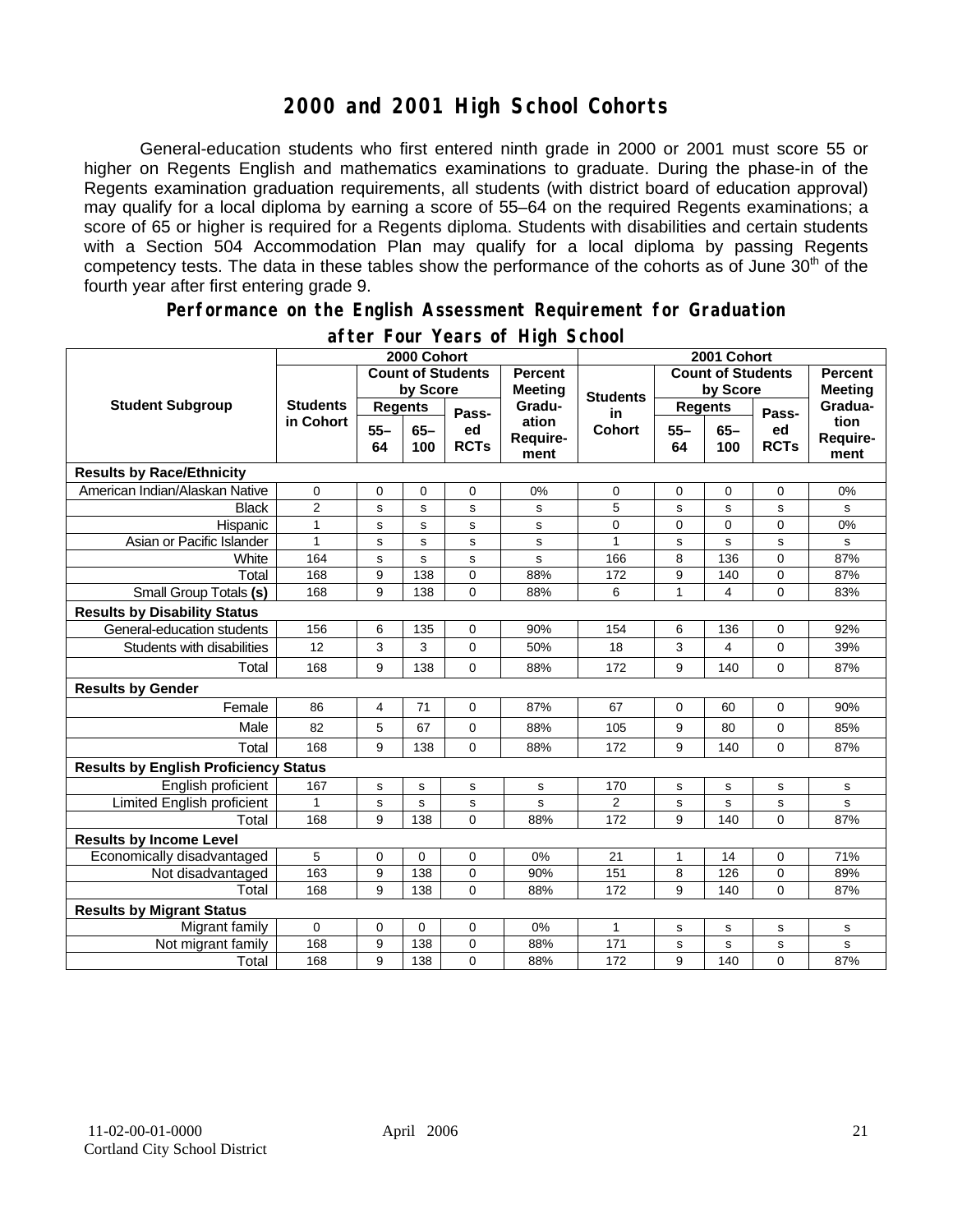#### **Performance on the Mathematics Assessment Requirement for Graduation after Four Years of High School**

|                                              | <u><b>Dragation artor roar roars or right conoon</b></u><br>2000 Cohort |                 |              |             |                 | 2001 Cohort                                |                |             |                |                |
|----------------------------------------------|-------------------------------------------------------------------------|-----------------|--------------|-------------|-----------------|--------------------------------------------|----------------|-------------|----------------|----------------|
| <b>Student Subgroup</b>                      | <b>Count of Students</b>                                                |                 |              |             | <b>Percent</b>  | <b>Count of Students</b><br><b>Percent</b> |                |             |                |                |
|                                              | <b>Students</b><br>in<br><b>Cohort</b>                                  | by Score        |              |             | <b>Meeting</b>  |                                            | by Score       |             |                | <b>Meeting</b> |
|                                              |                                                                         | <b>Regents</b>  |              |             | Gradu-<br>ation | <b>Students</b><br>in<br><b>Cohort</b>     | <b>Regents</b> |             |                | Gradua-        |
|                                              |                                                                         | $55 -$<br>$65-$ |              | Pass-<br>ed |                 |                                            | $55 -$         | $65-$       | Pass-<br>ed    | tion           |
|                                              |                                                                         | 64              | 100          | <b>RCTs</b> | Require-        |                                            | 64             | 100         | <b>RCTs</b>    | Require-       |
|                                              |                                                                         |                 |              |             | ment            |                                            |                |             |                | ment           |
| <b>Results by Race/Ethnicity</b>             |                                                                         |                 |              |             |                 |                                            |                |             |                |                |
| American Indian/Alaskan Native               | 0                                                                       | 0               | 0            | 0           | 0%              | 0                                          | 0              | 0           | $\mathbf 0$    | 0%             |
| <b>Black</b>                                 | $\overline{2}$                                                          | s               | s            | s           | s               | 5                                          | s              | s           | s              | s              |
| Hispanic                                     | $\mathbf{1}$                                                            | s               | s            | s           | s               | 0                                          | 0              | $\Omega$    | $\Omega$       | 0%             |
| Asian or Pacific Islander                    | $\mathbf{1}$                                                            | s               | s            | s           | s               | 1                                          | s              | s           | s              | s              |
| White                                        | 164                                                                     | s               | s            | s           | s               | 166                                        | 21             | 114         | $\overline{7}$ | 86%            |
| Total                                        | 168                                                                     | 11              | 133          | 8           | 90%             | 172                                        | 21             | 118         | 8              | 85%            |
| <b>Small Group Totals (s)</b>                | 168                                                                     | 11              | 133          | 8           | 90%             | 6                                          | 0              | 4           | $\mathbf{1}$   | 83%            |
| <b>Results by Disability Status</b>          |                                                                         |                 |              |             |                 |                                            |                |             |                |                |
| General-education students                   | 156                                                                     | 9               | 132          | 3           | 92%             | 154                                        | 21             | 113         | 3              | 89%            |
| Students with disabilities                   | 12                                                                      | 2               | $\mathbf{1}$ | 5           | 67%             | 18                                         | 0              | 5           | 5              | 56%            |
| Total                                        | 168                                                                     | 11              | 133          | 8           | 90%             | 172                                        | 21             | 118         | 8              | 85%            |
| <b>Results by Gender</b>                     |                                                                         |                 |              |             |                 |                                            |                |             |                |                |
| Female                                       | 86                                                                      | $\overline{7}$  | 67           | 4           | 91%             | 67                                         | 5              | 46          | 3              | 81%            |
| Male                                         | 82                                                                      | 4               | 66           | 4           | 90%             | 105                                        | 16             | 72          | 5              | 89%            |
| Total                                        | 168                                                                     | 11              | 133          | 8           | 90%             | 172                                        | 21             | 118         | 8              | 85%            |
| <b>Results by English Proficiency Status</b> |                                                                         |                 |              |             |                 |                                            |                |             |                |                |
| English proficient                           | 167                                                                     | s               | s            | s           | s               | 170                                        | s              | $\mathbf s$ | s              | s              |
| Limited English proficient                   | $\mathbf{1}$                                                            | s               | $\mathbf s$  | s           | $\sf s$         | $\overline{2}$                             | s              | s           | s              | s              |
| Total                                        | 168                                                                     | 11              | 133          | 8           | 90%             | 172                                        | 21             | 118         | 8              | 85%            |
| <b>Results by Income Level</b>               |                                                                         |                 |              |             |                 |                                            |                |             |                |                |
| Economically disadvantaged                   | 5                                                                       | 1               | 0            | 0           | 20%             | 21                                         | 1              | 10          | 4              | 71%            |
| Not disadvantaged                            | 163                                                                     | 10              | 133          | 8           | 93%             | 151                                        | 20             | 108         | 4              | 87%            |
| Total                                        | 168                                                                     | 11              | 133          | 8           | 90%             | 172                                        | 21             | 118         | 8              | 85%            |
| <b>Results by Migrant Status</b>             |                                                                         |                 |              |             |                 |                                            |                |             |                |                |
| Migrant family                               | 0                                                                       | 0               | 0            | 0           | 0%              | 1                                          | s              | s           | s              | s              |
| Not migrant family                           | 168                                                                     | 11              | 133          | 8           | 90%             | 171                                        | $\mathbf s$    | $\mathbf s$ | $\mathbf s$    | $\mathbf S$    |
| Total                                        | 168                                                                     | 11              | 133          | 8           | 90%             | 172                                        | 21             | 118         | 8              | 85%            |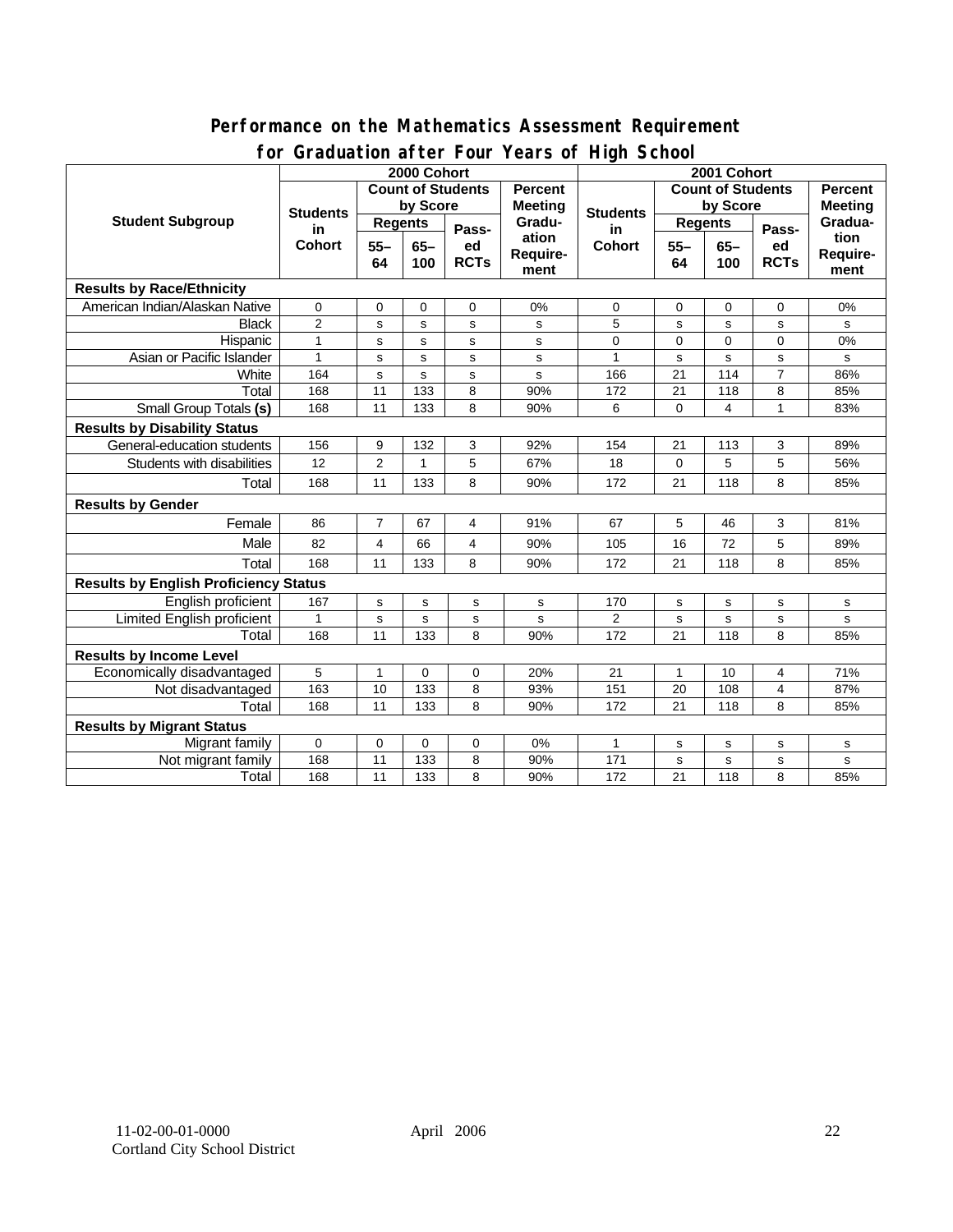## **Cohort Graduation Rates**

Students were counted as graduates if they earned a local diploma with or without a Regents endorsement by August 31<sup>st</sup> of the fourth year after first entering grade 9. The graduation-rate cohort includes students who transferred to general education development (GED) programs. These students were not counted in the district accountability cohort for English and mathematics.

|                                              | 1999 Cohort as of<br>August 31, 2003    |                    | 2000 Cohort as of<br><b>August 31, 2004</b> |                           |  |  |  |  |  |  |
|----------------------------------------------|-----------------------------------------|--------------------|---------------------------------------------|---------------------------|--|--|--|--|--|--|
| <b>Student Subgroup</b>                      | <b>Graduation</b><br><b>Rate Cohort</b> | Graduation<br>Rate | <b>Graduation</b><br><b>Rate Cohort</b>     | <b>Graduation</b><br>Rate |  |  |  |  |  |  |
| <b>Results by Race/Ethnicity</b>             |                                         |                    |                                             |                           |  |  |  |  |  |  |
| American Indian/Alaskan Native               | 0                                       | 0%                 | 0                                           | 0%                        |  |  |  |  |  |  |
| <b>Black</b>                                 | 5                                       | S                  | $\overline{2}$                              | s                         |  |  |  |  |  |  |
| Hispanic                                     | 1                                       | s                  | 1                                           | s                         |  |  |  |  |  |  |
| Asian or Pacific Islander                    | $\overline{2}$                          | s                  | 1                                           | s                         |  |  |  |  |  |  |
| White                                        | 168                                     | 85%                | 168                                         | s                         |  |  |  |  |  |  |
| Total                                        | 176                                     | 85%                | 172                                         | 83%                       |  |  |  |  |  |  |
| Small Group Totals (s)                       | 8                                       | 75%                | 172                                         | 83%                       |  |  |  |  |  |  |
| <b>Results by Disability Status</b>          |                                         |                    |                                             |                           |  |  |  |  |  |  |
| General-education students                   | 162                                     | 87%                | 161                                         | 84%                       |  |  |  |  |  |  |
| Students with disabilities                   | 14                                      | 57%                | 11                                          | 55%                       |  |  |  |  |  |  |
| Total                                        | 176                                     | 85%                | 172                                         | 83%                       |  |  |  |  |  |  |
| <b>Results by Gender</b>                     |                                         |                    |                                             |                           |  |  |  |  |  |  |
| Female                                       | 97                                      | 91%                | 87                                          | 85%                       |  |  |  |  |  |  |
| Male                                         | 79                                      | 77%                | 85                                          | 80%                       |  |  |  |  |  |  |
| Total                                        | 176                                     | 85%                | 172                                         | 83%                       |  |  |  |  |  |  |
| <b>Results by English Proficiency Status</b> |                                         |                    |                                             |                           |  |  |  |  |  |  |
| English proficient                           | 175                                     | s                  | 171                                         | s                         |  |  |  |  |  |  |
| Limited English proficient                   | 1                                       | s                  | 1                                           | s                         |  |  |  |  |  |  |
| Total                                        | 176                                     | 85%                | 172                                         | 83%                       |  |  |  |  |  |  |
| <b>Results by Income Level</b>               |                                         |                    |                                             |                           |  |  |  |  |  |  |
| Economically disadvantaged                   | 26                                      | 69%                | 4                                           | s                         |  |  |  |  |  |  |
| Not disadvantaged                            | 150                                     | 87%                | 168                                         | s                         |  |  |  |  |  |  |
| Total                                        | 176                                     | 85%                | 172                                         | 83%                       |  |  |  |  |  |  |
| <b>Results by Migrant Status</b>             |                                         |                    |                                             |                           |  |  |  |  |  |  |
| Migrant family                               | $\Omega$                                | 0%                 | $\mathbf 0$                                 | 0%                        |  |  |  |  |  |  |
| Not migrant family                           | 176                                     | 85%                | 172                                         | 83%                       |  |  |  |  |  |  |
| Total                                        | 176                                     | 85%                | 172                                         | 83%                       |  |  |  |  |  |  |